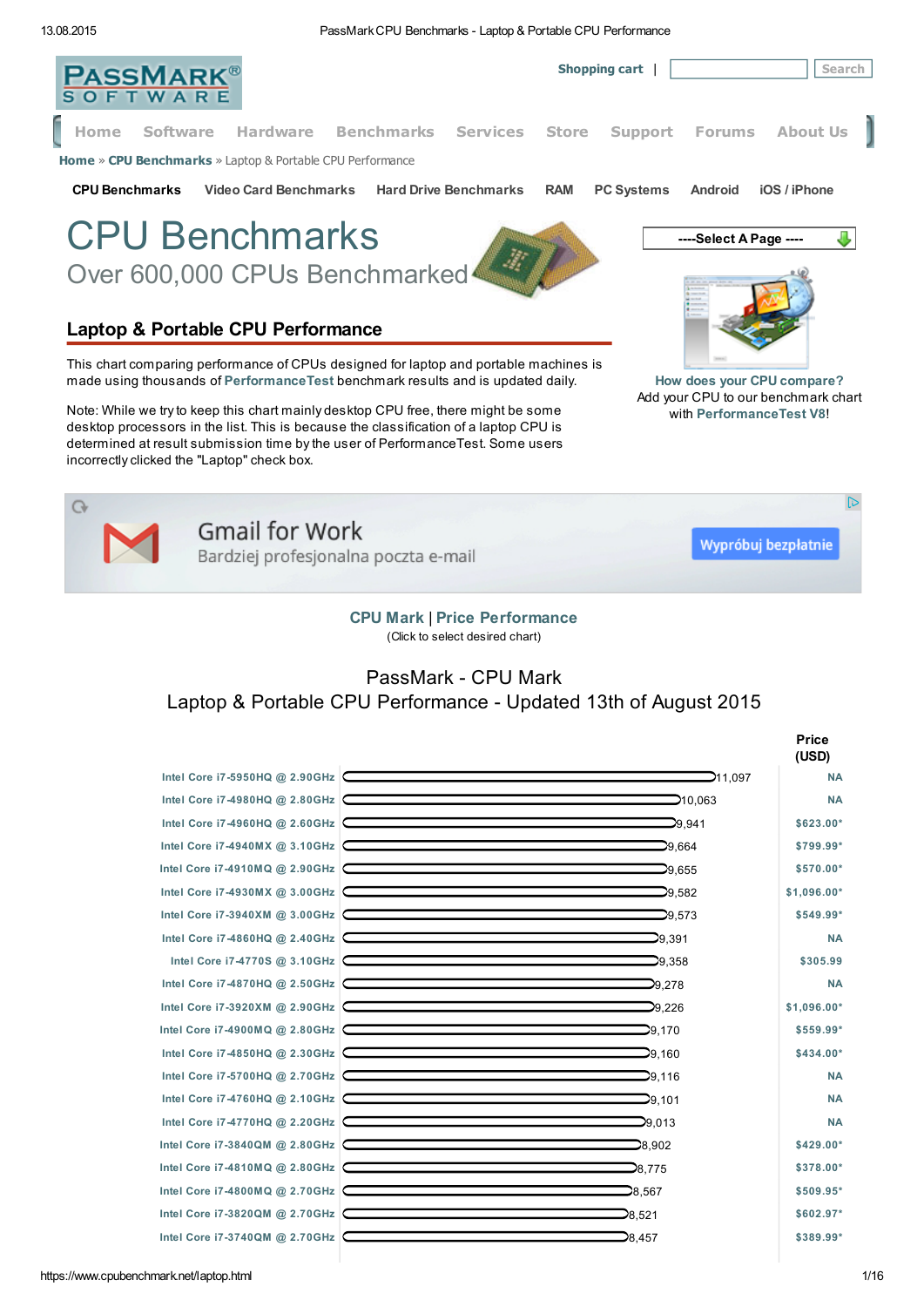|                                | 28,268                                                                                                                                                                                                                         | \$309.99*              |
|--------------------------------|--------------------------------------------------------------------------------------------------------------------------------------------------------------------------------------------------------------------------------|------------------------|
|                                | Intel Core i7-4750HQ @ 2.00GHz CONDITION CONTINUES.<br>28,238                                                                                                                                                                  | <b>NA</b>              |
|                                | $\Box$ 8.170                                                                                                                                                                                                                   | <b>NA</b>              |
|                                | Intel Core i7-4720HQ @ 2.60GHz $\Box$<br>⊇8,140                                                                                                                                                                                | <b>NA</b>              |
| Intel Core i7-4710MQ @ 2.50GHz | $\Box$ 7.988                                                                                                                                                                                                                   | \$245.99*              |
| Intel Core i7-5700EQ @ 2.60GHz |                                                                                                                                                                                                                                | <b>NA</b>              |
| Intel Core i7-4710HQ @ 2.50GHz |                                                                                                                                                                                                                                | <b>NA</b>              |
|                                | Intel Core i7-4700HQ @ 2.40GHz                                                                                                                                                                                                 | \$383.00*              |
| Intel Core i7-4700MQ @ 2.40GHz | $\sum$ 7,786                                                                                                                                                                                                                   | \$385.99*              |
|                                | Intel Core i7-4702HQ @ 2.20GHz<br>⊃7.711                                                                                                                                                                                       | <b>NA</b>              |
|                                | Intel Core i7-4712HQ @ 2.30GHz<br>⊃7,645                                                                                                                                                                                       | <b>NA</b>              |
|                                | ⊃7,636                                                                                                                                                                                                                         | \$239.99*              |
| Intel Core i7-3610QM @ 2.30GHz | <b>2</b> 7,474                                                                                                                                                                                                                 | \$399.99*              |
|                                | Intel Core i7-3615QM @ 2.30GHz<br>27,361                                                                                                                                                                                       | <b>NA</b>              |
|                                | Intel Core i7-2860QM @ 2.50GHz COME CONTEXANTLE CORPORATION OF THE CORPORATION OF THE CORPORATION OF THE CORPORATION OF THE CORPORATION OF THE CORPORATION OF THE CORPORATION OF THE CORPORATION OF THE CORPORATION OF THE COR | \$599.99*              |
| Intel Core i7-4712MQ @ 2.30GHz | 280,7⊂                                                                                                                                                                                                                         | <b>NA</b>              |
|                                | Intel Core i7-2960XM @ 2.70GHz $\sim$<br>27,249                                                                                                                                                                                | \$1,096.00*            |
|                                | Intel Core i7-4702MQ @ 2.20GHz $\sim$ 2004. The state of the state of the state of the state of the state of the state of the state of the state of the state of the state of the state of the state of the state of the state | <b>NA</b>              |
|                                | Intel Core i7-2920XM @ 2.50GHz CONDITION CONTINUES NAMES ON A 2.50 GHz                                                                                                                                                         | \$1,096.00*            |
|                                |                                                                                                                                                                                                                                |                        |
|                                |                                                                                                                                                                                                                                | \$378.00*<br><b>NA</b> |
|                                | Intel Core i7-3612QM @ 2.10GHz $\sim$ 6.841<br>Intel Core i7-2840QM @ 2.40GHz                                                                                                                                                  |                        |
|                                |                                                                                                                                                                                                                                | <b>NA</b>              |
| Intel Core i7-2760QM @ 2.40GHz | $\sim$ 6.668<br>Intel Core i7-3635QM @ 2.40GHz                                                                                                                                                                                 | \$378.00*              |
|                                |                                                                                                                                                                                                                                | <b>NA</b>              |
| Intel Core i7-2820QM @ 2.30GHz | $\Box$ 6,573                                                                                                                                                                                                                   | \$498.95*              |
| Intel Core i7-3612QE @ 2.10GHz | $\Box$ 6,481                                                                                                                                                                                                                   | <b>NA</b>              |
| Intel Core i7-2720QM @ 2.20GHz | ⊃6,204                                                                                                                                                                                                                         | \$399.99*              |
|                                | Intel Core i7-3610QE @ 2.30GHz COMPRESSION CORPORATION 0.175                                                                                                                                                                   | <b>NA</b><br>\$378.00* |
| Intel Core i7-2670QM @ 2.20GHz | ⊇5,981                                                                                                                                                                                                                         |                        |
|                                | Intel Core i7-2635QM @ 2.00GHz $\sim$ 5.784                                                                                                                                                                                    | <b>NA</b>              |
| AMD Athlon X4 860K Quad Core   | 25,649                                                                                                                                                                                                                         | \$74.99                |
| Intel Core i7-2675QM @ 2.20GHz | 25,613                                                                                                                                                                                                                         | <b>NA</b>              |
| Intel Core i7-2630QM @ 2.00GHz | 25,566                                                                                                                                                                                                                         | \$159.99*              |
| Intel Core i7-2710QE @ 2.10GHz | 25.398                                                                                                                                                                                                                         | <b>NA</b>              |
| Intel Core i7-2715QE @ 2.10GHz | 25,199                                                                                                                                                                                                                         | <b>NA</b>              |
| Intel Core i7-4610M @ 3.00GHz  | 25,149                                                                                                                                                                                                                         | <b>NA</b>              |
| Intel Core i7-4578U @ 3.00GHz  | 25,087                                                                                                                                                                                                                         | <b>NA</b>              |
| Intel Core i7-5557U @ 3.10GHz  | 25,005                                                                                                                                                                                                                         | <b>NA</b>              |
| Intel Core i5-4340M @ 2.90GHz  | 24,961                                                                                                                                                                                                                         | <b>NA</b>              |
| Intel Core i7-4600M @ 2.90GHz  | 4,777                                                                                                                                                                                                                          | <b>NA</b>              |
| Intel Core i5-4330M @ 2.80GHz  | 4,723                                                                                                                                                                                                                          | \$274.99*              |
| Intel Core i5-4308U @ 2.80GHz  | <b>24,652</b>                                                                                                                                                                                                                  | <b>NA</b>              |
| Intel Core i7-3540M @ 3.00GHz  | ⊉4,631                                                                                                                                                                                                                         | \$259.99*              |
| Intel Core i5-4210H @ 2.90GHz  | ⊇4,594                                                                                                                                                                                                                         | <b>NA</b>              |
| Intel Core i5-5257U @ 2.70GHz  | 24,571                                                                                                                                                                                                                         | <b>NA</b>              |
| Intel Core i7-3520M @ 2.90GHz  | 24,543                                                                                                                                                                                                                         | <b>NA</b>              |
| Intel Core i5-4310M @ 2.70GHz  | 24,486                                                                                                                                                                                                                         | <b>NA</b>              |
| Intel Core i5-4288U @ 2.60GHz  | 24,449                                                                                                                                                                                                                         | <b>NA</b>              |
| Intel Core i5-4300M @ 2.60GHz  | 24,416                                                                                                                                                                                                                         | <b>NA</b>              |
| Intel Core i7-5600U @ 2.60GHz  | 24,362                                                                                                                                                                                                                         | <b>NA</b>              |
| Intel Core i5-3360M @ 2.80GHz  | 24,330                                                                                                                                                                                                                         | \$289.99*              |
| Intel Core i7-4558U @ 2.80GHz  | 24,319                                                                                                                                                                                                                         | <b>NA</b>              |
| Intel Core i5-4278U @ 2.60GHz  | 4,305                                                                                                                                                                                                                          | <b>NA</b>              |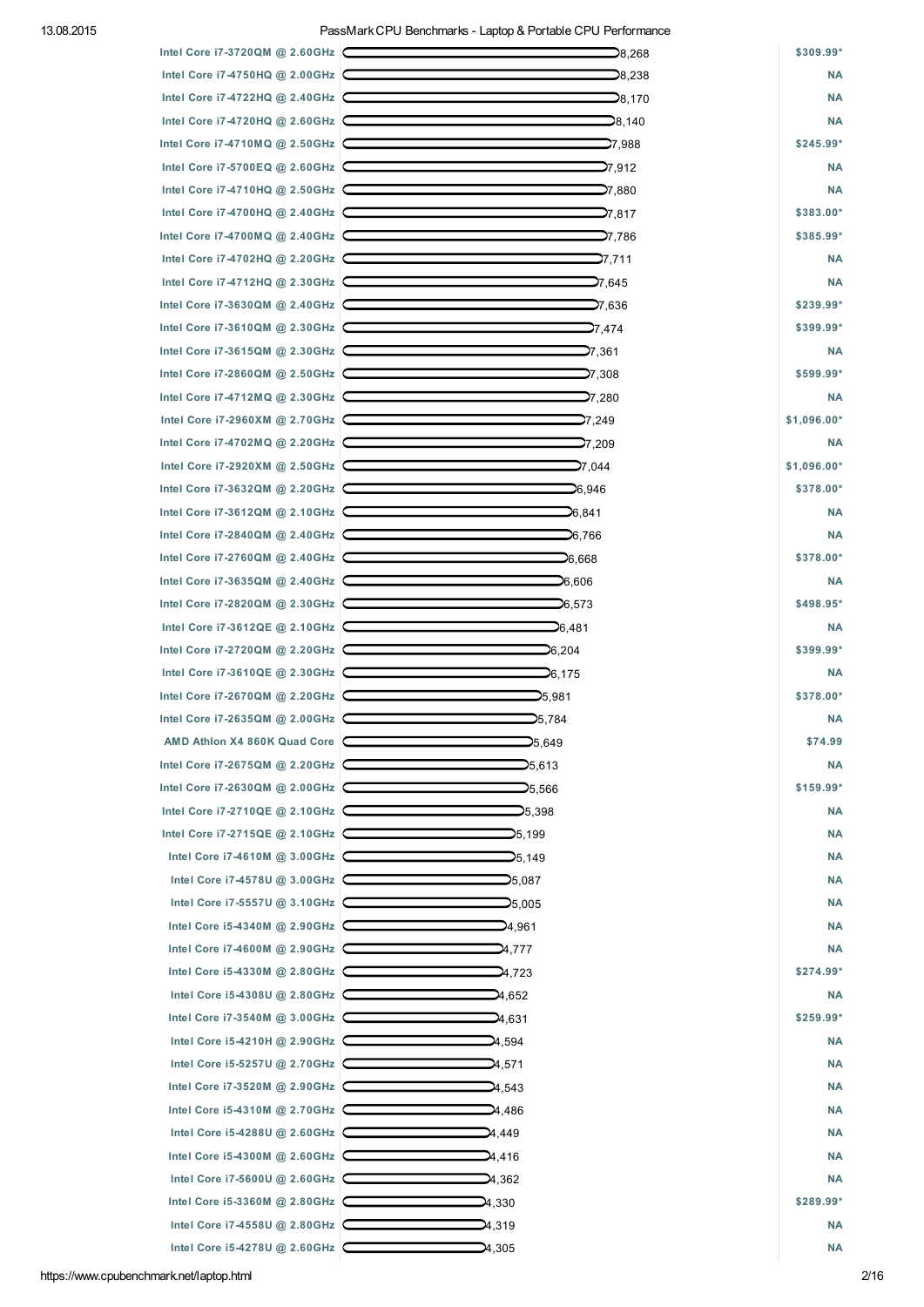## 13.08.2015 PassMarkCPU Benchmarks - Laptop & Portable CPU Performance

| Intel Core i5-3380M @ 2.90GHz<br>4,286          |              |
|-------------------------------------------------|--------------|
|                                                 | <b>NA</b>    |
| Intel Core i5-4210M @ 2.60GHz<br>4,208          | \$189.99*    |
| Intel Core i7-4600U @ 2.10GHz<br>4,147          | <b>NA</b>    |
| Intel Core i5-3340M @ 2.70GHz<br>24,147         | <b>NA</b>    |
| Intel Core i7-4650U @ 1.70GHz                   | <b>NA</b>    |
| 24,129                                          |              |
| Intel Core i5-4258U @ 2.40GHz<br>24,123         | <b>NA</b>    |
| Intel Core i7-3555LE @ 2.50GHz<br>24,118        | <b>NA</b>    |
| AMD FX-7600P<br><b>2</b> 4,081                  | <b>NA</b>    |
| Intel Core i5-4200M @ 2.50GHz<br>⊇4,070         | \$179.99*    |
| AMD FX-8800P<br>24,044                          | <b>NA</b>    |
| Intel Core i7-940XM @ 2.13GHz<br>24,030         | <b>NA</b>    |
| AMD RX-427BB<br>24,022                          | <b>NA</b>    |
| Intel Core i5-3320M @ 2.60GHz<br>⊉4,009         | \$239.99*    |
| Intel Core i3-4110M @ 2.60GHz<br>23,966         | <b>NA</b>    |
| Intel Core i7-4510U @ 2.00GHz<br>23,940         | <b>NA</b>    |
| Intel Core i7-5500U @ 2.40GHz<br>23.939         | <b>NA</b>    |
| Intel Core i7-3667U @ 2.00GHz<br>23,938         | <b>NA</b>    |
| Intel Core i7-2640M @ 2.80GHz<br>23,937         | <b>NA</b>    |
| Intel Core i5-3230M @ 2.60GHz<br>23,923         | \$225.00*    |
| Intel Core i5-5300U @ 2.30GHz<br>23,897         | <b>NA</b>    |
| Intel Core i7-4550U @ 1.50GHz<br>23,893         | <b>NA</b>    |
| Intel Core i7-3537U @ 2.00GHz<br>23,860         | <b>NA</b>    |
| Intel Core i7-920XM @ 2.00GHz<br>23,829         | $$1,144.69*$ |
| Intel Core i7-2620M @ 2.70GHz<br>23,828         | <b>NA</b>    |
| Intel Core i7-4500U @ 1.80GHz<br>23,826         | <b>NA</b>    |
| AMD A10-7400P $\Box$<br>23,825                  | <b>NA</b>    |
| Intel Core i5-4310U @ 2.00GHz<br>23,796         | <b>NA</b>    |
| Intel Core i5-3210M @ 2.50GHz<br><b>2</b> 3.785 | \$150.99*    |
| Intel Core i5-4300U @ 1.90GHz<br>23,746         | <b>NA</b>    |
| AMD A10-8700P<br>23,741                         | <b>NA</b>    |
| Intel Core i5-2540M @ 2.60GHz<br>23,719         | \$139.99*    |
| Intel Core i5-5250U @ 1.60GHz<br>23,706         | <b>NA</b>    |
| Intel Core i7-3517U @ 1.90GHz<br>23,642         | <b>NA</b>    |
| Intel Core i5-2510E @ 2.50GHz<br>23,631         | <b>NA</b>    |
| Intel Core i5-3610ME @ 2.70GHz<br>23,622        | <b>NA</b>    |
| Intel Atom C2758 @ 2.40GHz<br>⊃3.620            | <b>NA</b>    |
| Intel Core i5-4350U @ 1.40GHz<br><b>2</b> 3.610 | <b>NA</b>    |
| Intel Core i5-4260U @ 1.40GHz<br>23,583         | <b>NA</b>    |
| Intel Core i5-3437U @ 1.90GHz<br>23,557         | <b>NA</b>    |
| Intel Core i5-2520M @ 2.50GHz<br>23,542         | \$137.99*    |
| Intel Core i5-5200U @ 2.20GHz<br>23,526         | <b>NA</b>    |
| Intel Core i5-3427U @ 1.80GHz<br>23,519         | <b>NA</b>    |
| Intel Core i7-3689Y @ 1.50GHz $\Box$<br>23,479  | <b>NA</b>    |
| Intel Core i3-4100M @ 2.50GHz<br>23,474         | <b>NA</b>    |
| Intel Core i5-4250U @ 1.30GHz<br>$\Box$ 3,465   | \$334.99*    |
|                                                 | <b>NA</b>    |
| Intel Core i7-5650U @ 2.20GHz<br>23,447         | $$113.99*$   |
| Intel Core i5-2450M @ 2.50GHz<br>23,419         |              |
| AMD A10 PRO-7350B APU<br>23,416                 | <b>NA</b>    |
| Intel Core i7 Q 840 @ 1.87GHz<br>⊃3,395         | <b>NA</b>    |
| Intel Core i5-4210U @ 1.70GHz<br>23,387         | <b>NA</b>    |
| AMD A10-5750M APU<br>23,384                     | <b>NA</b>    |

https://www.cpubenchmark.net/laptop.html 3/16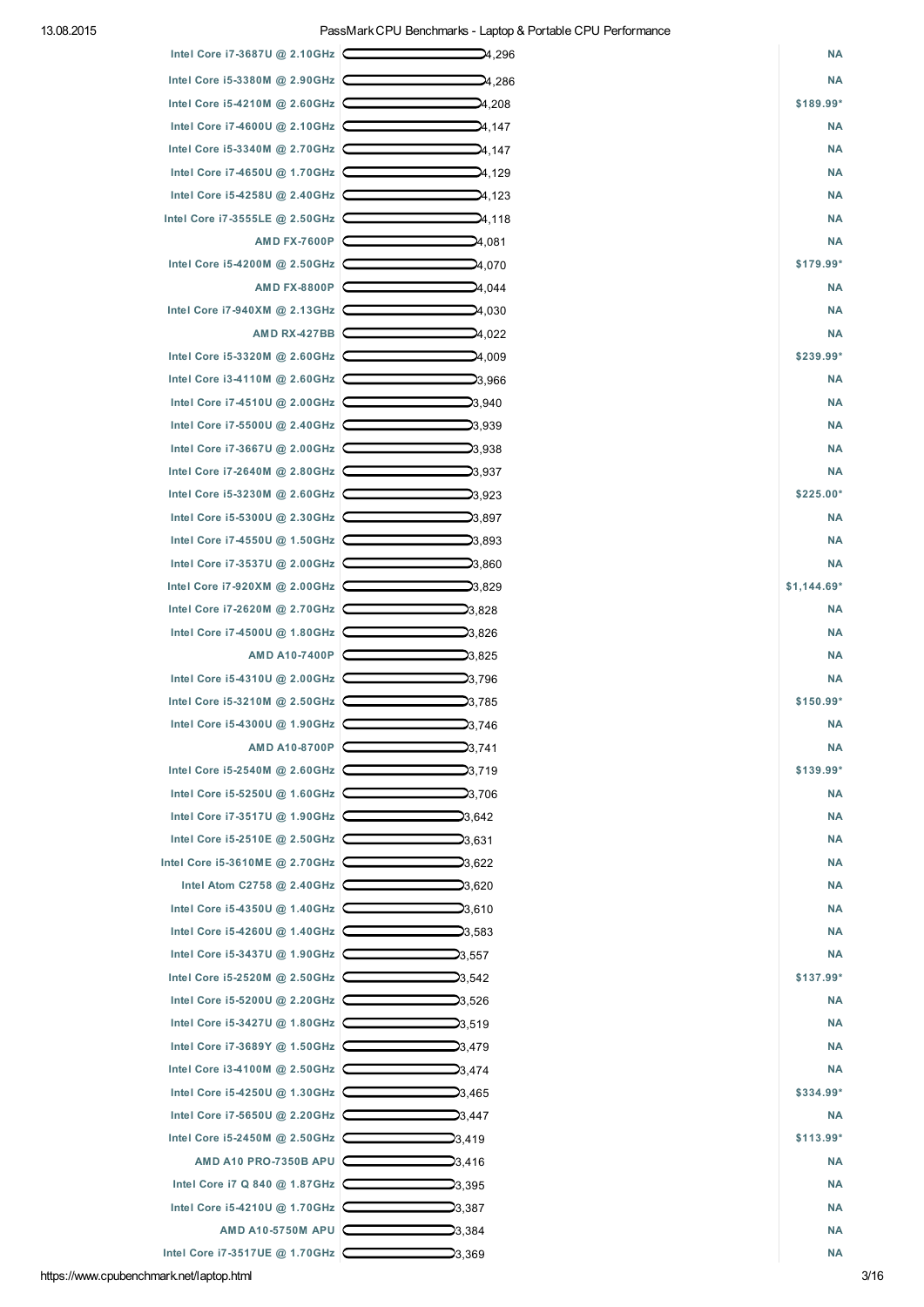| Intel Core i3-3130M @ 2.60GHz $\subset$      | 23,342         | <b>NA</b> |
|----------------------------------------------|----------------|-----------|
| AMD FX-7500 APU                              | 23,328         | <b>NA</b> |
| Intel Core2 Quad Q9100 @ 2.26GHz             | 23,328         | \$385.89* |
| AMD A8-7200P                                 | 23,280         | <b>NA</b> |
| Intel Core i5-4200U @ 1.60GHz                | 23,279         | <b>NA</b> |
| Intel Core i5-2430M @ 2.40GHz                | 23,273         | \$97.99*  |
| Intel Core i5-6200U @ 2.30GHz                | 23,262         | <b>NA</b> |
| Intel Core i7 Q 820 @ 1.73GHz                | 23,256         | <b>NA</b> |
| Intel Core i3-4000M @ 2.40GHz                | ⊃3,250         | \$109.99* |
| Intel Core i3-3120M @ 2.50GHz                | ⊇3,241         | \$117.99* |
| Intel Core i5-2435M @ 2.40GHz                | <b>2</b> 3,236 | <b>NA</b> |
| Intel Core i7 Q 740 @ 1.73GHz                | <b>2</b> 3,234 | <b>NA</b> |
| Intel Core i5-3337U @ 1.80GHz                | 23,231         | \$225.00* |
| Intel Core i7-2630UM @ 1.60GHz               | ⊃3,204         | <b>NA</b> |
| Intel Core i5-2410M @ 2.30GHz                | $\Box$ 3,165   | \$90.99*  |
| AMD A10-4600M APU                            | 23,121         | <b>NA</b> |
| Intel Core i5-3317U @ 1.70GHz                | 23,093         | \$225.00* |
| AMD A10-5757M APU                            | 23,085         | <b>NA</b> |
| Intel Core M-5Y70 @ 1.10GHz                  | ⊃3,065         | <b>NA</b> |
| Intel Core i7 Q 720 @ 1.60GHz                | <b>2</b> 3,052 | \$364.00* |
| Intel Core M-5Y71 @ 1.20GHz                  | 23,049         | \$281.00* |
| Intel Core i3-3110M @ 2.40GHz                | 23,047         | \$105.99* |
| Intel Core M-5Y51 @ 1.10GHz                  | ⊃3,043         | <b>NA</b> |
| Intel Core i3-5010U @ 2.10GHz                | ⊃3,034         | <b>NA</b> |
| AMD A10-7300 APU                             |                | <b>NA</b> |
| Intel Core i3-5005U @ 2.00GHz                | 23,022         | <b>NA</b> |
|                                              | 22,997         | <b>NA</b> |
| AMD A8-5550M APU                             | 22,995         |           |
| Intel Core i7-2637M @ 1.70GHz                | ⊇2,975         | <b>NA</b> |
| AMD A8-7100 APU                              | 22,906         | <b>NA</b> |
| Intel Core i3-4110U @ 1.90GHz                | 22,902         | <b>NA</b> |
| AMD A8-5557M APU                             | 22,900         | <b>NA</b> |
| Intel Core i7 M 640 @ 2.80 GHz               | 22,895         | <b>NA</b> |
| AMD A8 PRO-7150B APU                         | 22,873         | <b>NA</b> |
| Intel Core M-5Y10 @ 0.80GHz C                | 22,840         | <b>NA</b> |
| Intel Core i3-2310E @ 2.10GHz                | 22,839         | \$225.00* |
| AMD A10-5745M APU                            | 22,787         | <b>NA</b> |
| Intel Core i7 M 620 @ 2.67GHz                | 22,778         | \$166.99* |
| AMD GX-424CC SOC with Radeon R5E<br>Graphics | 2,772          | <b>NA</b> |
| Intel Core i7-2677M @ 1.80GHz                | 22,772         | <b>NA</b> |
| Intel Core i3-4025U @ 1.90GHz                | 22,767         | <b>NA</b> |
| Intel Core i3-2370M @ 2.40GHz                | 22,753         | \$91.99*  |
| AMD Phenom II X920 Quad-Core                 | 22,752         | <b>NA</b> |
| Intel Core M-5Y10c @ 0.80GHz                 | 22,742         | \$281.00* |
| Intel Core i5 M 580 @ 2.67GHz                | 22,726         | <b>NA</b> |
| Intel Core i7-2617M @ 1.50GHz                | 22,713         | <b>NA</b> |
| Intel Core i3-4030U @ 1.90GHz                | 22,709         | <b>NA</b> |
| AMD A6-7310 APU C                            | 22,683         | <b>NA</b> |
| AMD A8-4500M APU C                           | 22,670         | <b>NA</b> |
| Intel Core i5-2557M @ 1.70GHz                | 22,663         | <b>NA</b> |
| Intel Core i5 M 560 @ 2.67GHz                | 22,652         | \$249.99* |
| Intel Core i3-2350M @ 2.30GHz                | 22,639         | <b>NA</b> |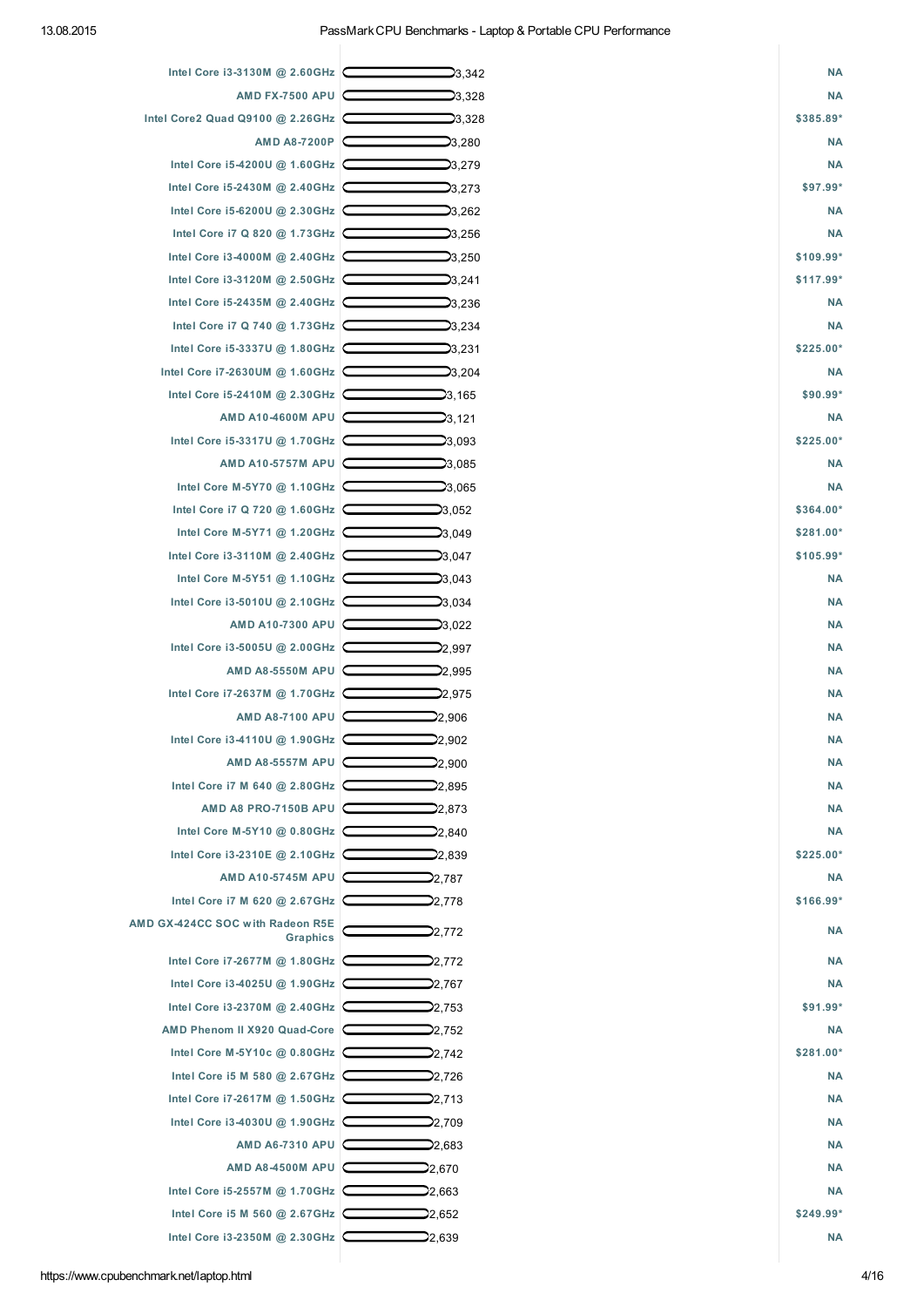| AMD A8-7410 APU C                                            | 22,637          | <b>NA</b> |
|--------------------------------------------------------------|-----------------|-----------|
| AMD A8-3550MX APU                                            | 22,616          | <b>NA</b> |
| Intel Core i3-2348M @ 2.30GHz                                | 22,590          | <b>NA</b> |
| AMD A10-4655M APU                                            | 22,560          | <b>NA</b> |
| AMD A8-5545M APU                                             | 22,553          | <b>NA</b> |
| Intel Core2 Quad Q9000 @ 2.00 GHz                            | 22,547          | \$389.00* |
| Intel Core i3-2330M @ 2.20GHz                                | 22,530          | \$81.99*  |
| AMD Phenom II N970 Quad-Core                                 | 22,528          | \$145.00* |
| Intel Core i3-2328M @ 2.20GHz C                              | 22,520          | <b>NA</b> |
| AMD A8-6410 APU                                              | 22,518          | <b>NA</b> |
| AMD Phenom II N950 Quad-Core                                 | 22,495          | \$112.60* |
| AMD A4-7210 APU                                              | <b>2</b> ,490   | <b>NA</b> |
| Intel Core M-5Y31 @ 0.90GHz                                  | ⊇2,484          | <b>NA</b> |
| Intel Core i7-2610UE @ 1.50GHz                               | 22,481          | <b>NA</b> |
| Intel Core i3-4030Y @ 1.60GHz                                | 22,471          | <b>NA</b> |
| Intel Core i3-3227U @ 1.90GHz                                | 22,466          | <b>NA</b> |
| Intel Core i5 M 480 @ 2.67GHz                                | 2,457           | <b>NA</b> |
| Intel Core i3-4010U @ 1.70GHz                                | 22,446          | \$269.99* |
| Intel Core i3-4005U @ 1.70GHz                                | 22,445          | <b>NA</b> |
| Intel Core i5 540M @ 2.53GHz                                 | 22,431          | \$375.13* |
| AMD A6-5200 APU                                              | 2,428           | <b>NA</b> |
| Intel Core i7 610E @ 2.53GHz                                 | 22,425          | <b>NA</b> |
| Intel Core i3-2310M @ 2.10GHz                                | 22,422          | \$53.99*  |
| AMD A8-3510MX APU                                            | 22,421          | <b>NA</b> |
| Intel Celeron 2970M @ 2.20GHz                                | 22,416          | <b>NA</b> |
| Intel Core i5 520M @ 2.40GHz                                 | 22,413          | \$239.99* |
| Intel Core i3-2332M @ 2.20GHz                                | 22,382          | <b>NA</b> |
| Intel Pentium 2030M @ 2.50GHz                                | 22,376          | \$134.00* |
| AMD A8-3530MX APU $\Box$                                     | 22,358          | <b>NA</b> |
| AMD A6-6310 APU                                              | 22,356          | <b>NA</b> |
| Intel Core i5 M 460 @ 2.53GHz                                | 22,351          | <b>NA</b> |
| AMD GX-420CA SOC $\boxed{\phantom{1}}$                       | 2,344           | <b>NA</b> |
| Intel Core i5-2467M @ 1.60GHz                                | 22,332          | <b>NA</b> |
| Intel Pentium 3550M @ 2.30GHz                                | 22,311          | <b>NA</b> |
| Intel Pentium 2020M @ 2.40GHz 2.304                          |                 | \$134.00* |
| Intel Core i3-2312M @ 2.10GHz                                | 2,300           | <b>NA</b> |
| Intel Core i3-3217U @ 1.80GHz                                | 22,285          | <b>NA</b> |
| Intel Core i7 640LM @ 2.13GHz                                | 2,281           | <b>NA</b> |
| AMD Phenom II N930 Quad-Core 22,260                          |                 | \$99.00*  |
| AMD Phenom II X620 Dual-Core   2,258                         |                 | <b>NA</b> |
| AMD A6-3430MX APU                                            | 22,253          | <b>NA</b> |
| Intel Core i5 520 @ 2.40GHz                                  | 22,244          | <b>NA</b> |
| AMD A8-3520M APU                                             | 2,236           | <b>NA</b> |
| Intel Core i3 M 390 @ 2.67GHz                                | 22,232          | <b>NA</b> |
| Intel Core2 Duo T9900 @ 3.06GHz 22,232                       |                 | \$398.95* |
| Intel Core i3-3217UE @ 1.60GHz                               | 22,228          | <b>NA</b> |
| Intel Core i3-4012Y @ 1.50GHz                                | ⊇2,221          | <b>NA</b> |
| Intel Atom C2558 @ 2.40GHz $\sim$ 2,169                      |                 | <b>NA</b> |
| Intel Core i5 M 450 @ 2.40GHz                                |                 | <b>NA</b> |
| Intel Core i7 620LM @ 2.00GHz                                | 2,151<br>22,150 | <b>NA</b> |
| AMD A4-6210 APU                                              | 22,143          | <b>NA</b> |
| Intel Core i5-2537M @ 1.40GHz                                |                 | <b>NA</b> |
| Intel Core2 Extreme X9100 @ 3.06GHz $\boxed{\phantom{0000}}$ | 22,142          | \$851.00* |
|                                                              |                 |           |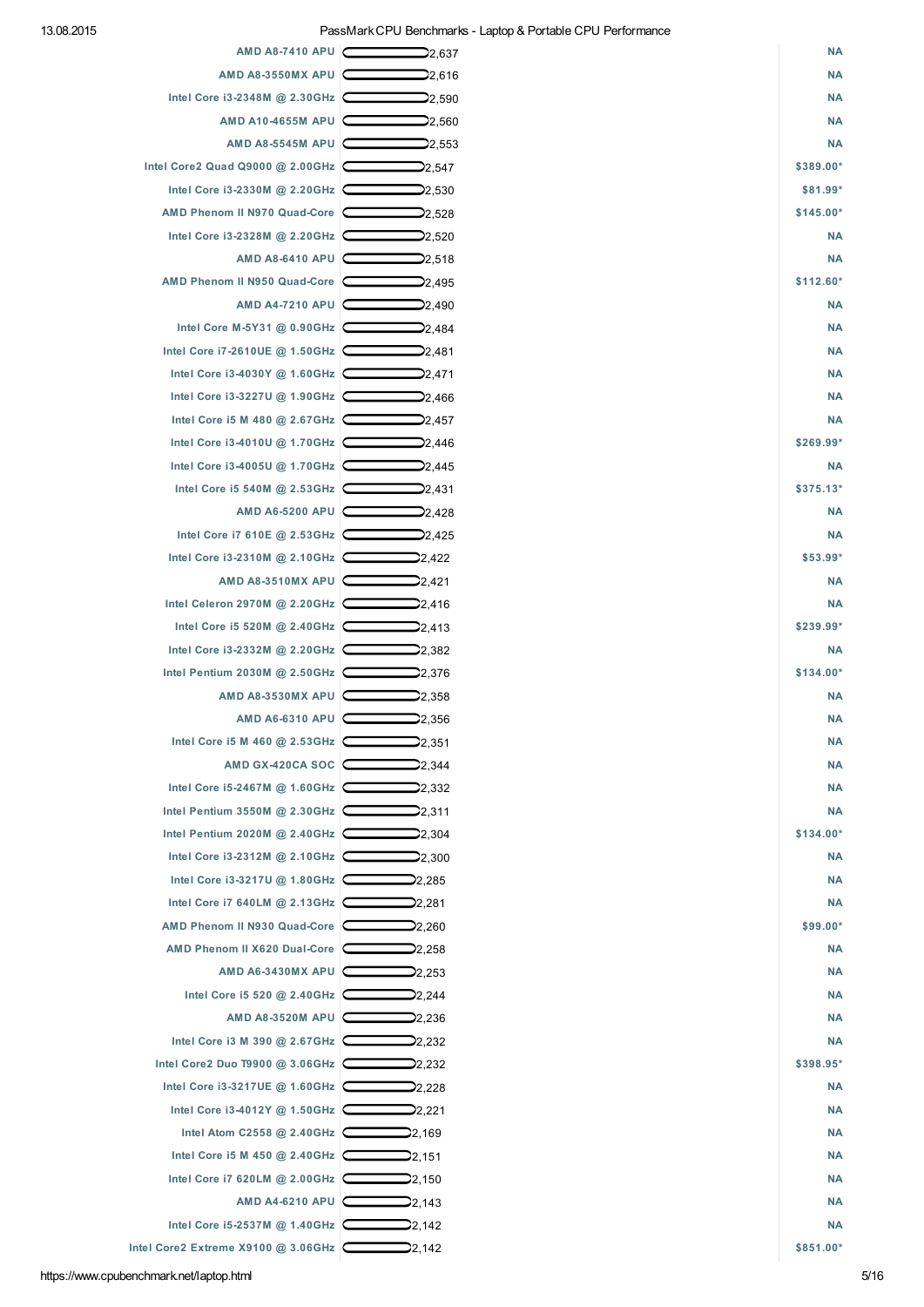| AMD A8-4555M APU  C                                           | 22,133                   | <b>NA</b> |
|---------------------------------------------------------------|--------------------------|-----------|
| Intel Core i3 M 380 @ 2.53GHz 2.122                           |                          | \$58.99*  |
| AMD A6-3410MX APU                                             | 22,117                   | <b>NA</b> |
| Intel Core i5 M 430 @ 2.27GHz                                 | <b>2</b> 2,113           | <b>NA</b> |
| AMD Phenom II P960 Quad-Core                                  | 22,103                   | \$28.00*  |
| Intel Celeron 2950M @ 2.00GHz                                 | 2,102                    | <b>NA</b> |
| Intel Pentium B980 @ 2.40GHz 2.077                            |                          | <b>NA</b> |
| AMD A6-3420M APU                                              |                          | <b>NA</b> |
| Intel Pentium 3805U @ 1.90GHz                                 | 22.047                   | <b>NA</b> |
| Intel Core i3 M 370 @ 2.40GHz                                 | 2,035                    | $$53.99*$ |
| Intel Pentium N3540 @ 2.16GHz                                 |                          | <b>NA</b> |
| AMD A8-3500M APU                                              | 2,014                    | \$30.00*  |
| AMD GX-415GA SOC                                              | 22,012                   | <b>NA</b> |
| Intel Atom x7-Z8700 @ 1.60GHz $\boxed{\phantom{0}}$ 1.992     |                          | <b>NA</b> |
| Intel Core2 Duo P9700 @ 2.80GHz                               | 21,988                   | <b>NA</b> |
| AMD Phenom II N870 Triple-Core                                | →1,984                   | <b>NA</b> |
| AMD Phenom II N850 Triple-Core                                |                          | \$25.00*  |
| Intel Core2 Extreme $X9000$ @ 2.80GHz                         | 21.970                   | <b>NA</b> |
| Intel Core2 Duo T9600 @ 2.80GHz                               | 21,965                   | $$64.99*$ |
| Intel Pentium B970 @ 2.30GHz                                  |                          | $$50.99*$ |
| AMD A6-3400M APU                                              | 21,951                   | \$18.00*  |
| Intel Pentium N3530 @ 2.16GHz                                 | 21,939                   | <b>NA</b> |
| AMD A6-5350M APU                                              | 21,936                   | <b>NA</b> |
| Intel Core i3 E 330 @ 2.13GHz                                 | $\Box$ 1,935             | <b>NA</b> |
| Intel Core2 Duo T9800 @ 2.93GHz 22222201,934                  |                          | \$423.89* |
| Intel Pentium N3700 @ 1.60GHz                                 | →1,923                   | <b>NA</b> |
| AMD A4-5150M APU                                              |                          | <b>NA</b> |
| Intel Core i3 M 350 @ 2.27GHz                                 | 21,914                   | $$41.99*$ |
| AMD Phenom II P920 Quad-Core                                  |                          | \$18.00*  |
| AMD Phenom II N830 Triple-Core   21,901                       |                          | <b>NA</b> |
| AMD A4-5000 APU                                               | $\mathbf{\supset}$ 1,896 | <b>NA</b> |
| Intel Core i7 U 660 @ 1.33GHz $\boxed{\phantom{0000}}$ 1.993  |                          | <b>NA</b> |
| Intel Core2 Duo P9600 @ 2.66GHz 2001,889                      |                          | <b>NA</b> |
| Intel Celeron 1005M @ 1.90GHz 200201.886                      |                          | <b>NA</b> |
| Intel Pentium 2127U @ 1.90GHz                                 | $\sum$ 1.878             | \$134.00* |
| AMD E2-6110 APU with AMD Radeon R2<br>Graphics                | 1,871                    | <b>NA</b> |
| Intel Pentium B960 @ 2.20GHz                                  | ⊉1,866                   | $$48.99*$ |
| AMD Phenom II N660 Dual-Core                                  | ⊉1,853                   | \$89.00*  |
|                                                               |                          | \$340.00* |
| Intel Pentium N3520 @ 2.16GHz 200201.840                      |                          | <b>NA</b> |
| Intel Core2 Duo T9500 @ 2.60GHz $\sim$ 1,838                  |                          | <b>NA</b> |
| AMD A6-5357M APU 2 1,831                                      |                          | <b>NA</b> |
| Intel Celeron N2940 @ 1.83GHz $\sim$ 1,829                    |                          | <b>NA</b> |
| Intel Core i3-2377M @ 1.50GHz 2020                            |                          | <b>NA</b> |
| Intel Core i3 M 330 @ 2.13GHz $\boxed{\phantom{0000}}$ 1,811  |                          | <b>NA</b> |
| Intel Core2 Extreme X7800 @ 2.60GHz                           |                          | <b>NA</b> |
| Intel Core2 Duo P9600 @ 2.53GHz 20021,785                     |                          | $$99.00*$ |
| Intel Core2 Duo T9550 @ 2.66GHz 20201,784                     |                          | \$298.95* |
| Intel Celeron B840 @ 1.90GHz $\boxed{\phantom{0000}}$ 1.90GHz |                          | <b>NA</b> |
| Intel Pentium 3558U @ 1.70GHz   31,782                        |                          | <b>NA</b> |
| Intel Core2 Duo T9400 @ 2.53GHz 200201,772                    |                          | $$49.99*$ |
| Intel Core i7 U 680 @ 1.47GHz $\sim$ 1,766                    |                          | <b>NA</b> |
|                                                               |                          |           |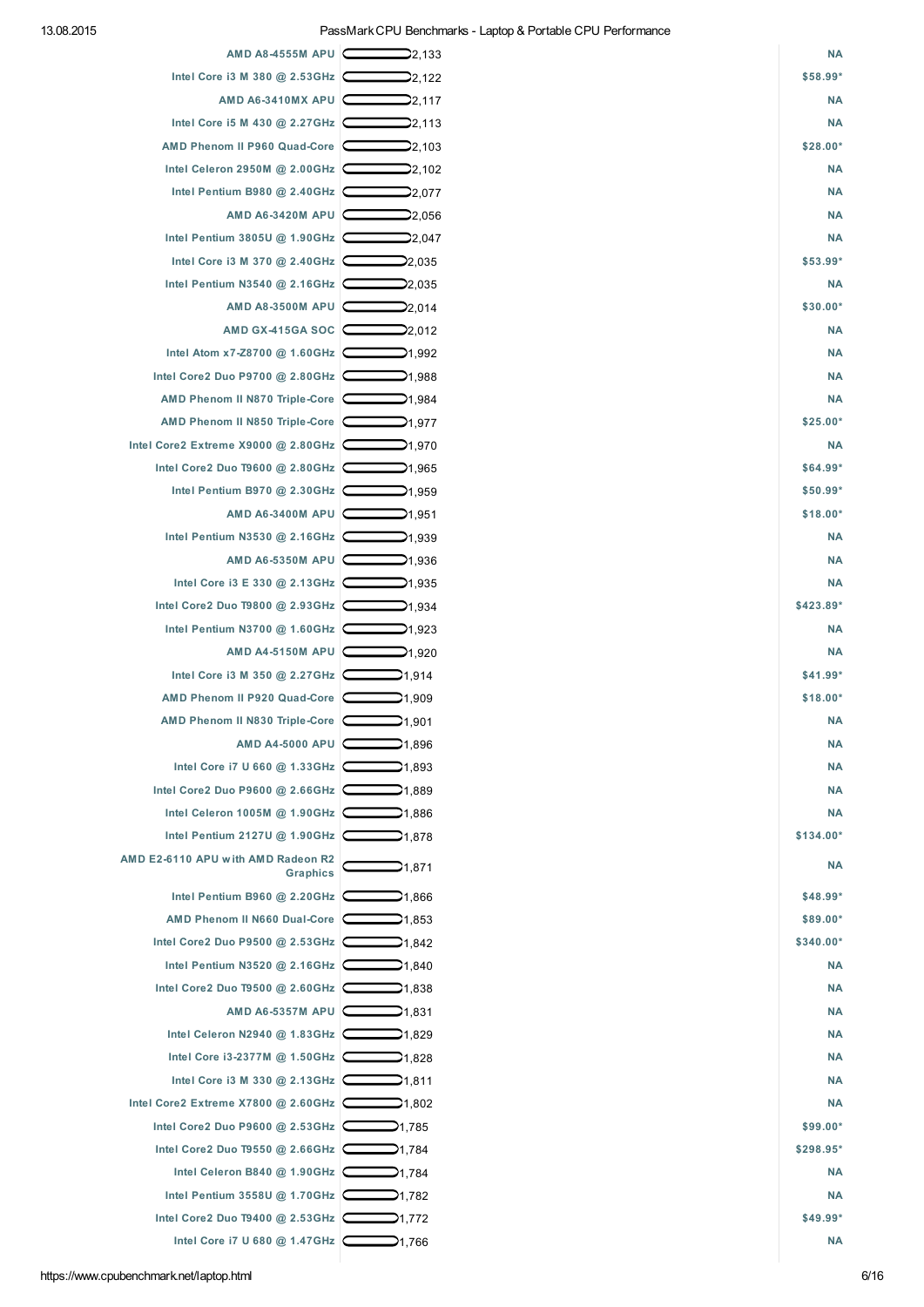| Intel Core2 Duo P8800 @ 2.66GHz           | 21,753             | \$56.99*   |
|-------------------------------------------|--------------------|------------|
| Intel Core i3-2375M @ 1.50GHz             | 21,752             | <b>NA</b>  |
| Intel Pentium B940 @ 2.00GHz              | 1,749هـ            | <b>NA</b>  |
| AMD Phenom II P940 Quad-Core              | 21,743             | <b>NA</b>  |
| AMD A10 Micro-6700T APU                   | →1,741             | <b>NA</b>  |
| Intel Celeron 1037U @ 1.80GHz             | →1,738             | <b>NA</b>  |
| AMD Phenom II P840 Triple-Core            | 21,738             | <b>NA</b>  |
| AMD Phenom II P860 Triple-Core            | 1,734ه             | <b>NA</b>  |
| Intel Core2 Extreme X7900 @ 2.80GHz       | →1,730             | <b>NA</b>  |
| Intel Pentium 3556U @ 1.70GHz 21,727      |                    | <b>NA</b>  |
| Intel Core i5 U 560 @ 1.33GHz             | →1,727             | <b>NA</b>  |
| Intel Core i7 U 640 @ 1.20GHz             | 21,724             | <b>NA</b>  |
| AMD Phenom II N620 Dual-Core              | —1.709             | \$39.86*   |
| Intel Pentium B950 @ 2.10GHz 200201,706   |                    | <b>NA</b>  |
| Intel Core i3-2367M @ 1.40GHz             | $\Box$ 1.697       | <b>NA</b>  |
| AMD A4-4300M APU                          | →1,697             | <b>NA</b>  |
| Intel Celeron 1000M @ 1.80GHz             | 1.691ھ             | <b>NA</b>  |
| Intel Core2 Duo T9300 @ 2.50GHz           | 1.690صـ            | \$57.99*   |
| Intel Celeron N2930 @ 1.83GHz             | 21,689             | <b>NA</b>  |
| AMD A6 PRO-7050B APU                      | 21,688             | <b>NA</b>  |
| Intel Atom Z3795 @ 1.60GHz                | 21,678             | <b>NA</b>  |
| AMD Turion II Ultra Dual-Core Mobile M640 | →1,669             | ΝA         |
| Intel Core i3-2365M @ 1.40GHz 21,667      |                    | <b>NA</b>  |
| Intel Core2 Duo P8700 @ 2.53GHz   1,661   |                    | \$37.99*   |
| Intel Core2 Duo SP9400 @ 2.40GHz          | 1.660م             | \$284.00*  |
| Intel Pentium 2117U @ 1.80GHz C           | 21,657             | \$134.00*  |
| AMD Phenom II N640 Dual-Core              | 651. 21            | <b>NA</b>  |
| AMD E2-3800 APU                           | 827, 21            | <b>NA</b>  |
| Intel Pentium N3510 $@$ 1.99GHz           | 827,6              | <b>NA</b>  |
| Intel Core2 Duo T7800 @ 2.60GHz           | 626, 21            | \$607.99*  |
| AMD A6-4400M APU                          | 625, 21            | <b>NA</b>  |
| Intel Core i3-2357M @ 1.30GHz 20 1,620    |                    | <b>NA</b>  |
| AMD Phenom II P650 Dual-Core              |                    | \$35.00*   |
| Intel Celeron 1017U @ 1.60GHz             | $\mathcal{M}$ ,601 | <b>NA</b>  |
| Intel Celeron 3205U @ 1.50GHz             | 1,600ھ             | <b>NA</b>  |
| AMD Turion II N530 Dual-Core              | Y1,589             | \$30.00*   |
| Intel Core2 Duo P9300 @ 2.26GHz           | 21,586             | <b>NA</b>  |
| AMD A6-7000                               | 21,569             | <b>NA</b>  |
| AMD A4 Micro-6400T APU                    | ⊉1,569             | <b>NA</b>  |
| AMD Phenom II P820 Triple-Core            | $\Box$ 1,560       | <b>NA</b>  |
| Intel Core2 Duo P8600 @ 2.40GHz           |                    | \$47.99*   |
| Intel Celeron B830 @ 1.80GHz 21,547       |                    | <b>NA</b>  |
| Intel Celeron N2920 @ 1.86GHz   343       |                    | <b>NA</b>  |
| AMD Turion II Ultra Dual-Core Mobile M660 | ⊉1,526             | <b>NA</b>  |
| AMD Turion II N550 Dual-Core              | 21,521             | <b>NA</b>  |
| AMD A6-1450 APU                           | $\Box$ 1,517       | <b>NA</b>  |
| AMD Turion II P560 Dual-Core              |                    | <b>NA</b>  |
| Intel Celeron 2957U @ 1.40GHz             | 21,513             | <b>NA</b>  |
| Intel Core2 Duo P7550 @ 2.26GHz 21,504    |                    | $$229.99*$ |
| Intel Celeron 2955U @ 1.40GHz 21,478      |                    | <b>NA</b>  |
| Intel Core2 Duo T8300 @ 2.40GHz           |                    | \$213.99*  |
| Intel Core2 Duo P8400 @ 2.26GHz           | ⊉1,473             | $$197.79*$ |
| AMD Turion II P540 Dual-Core              | 1,469ه             | \$29.89*   |
|                                           |                    |            |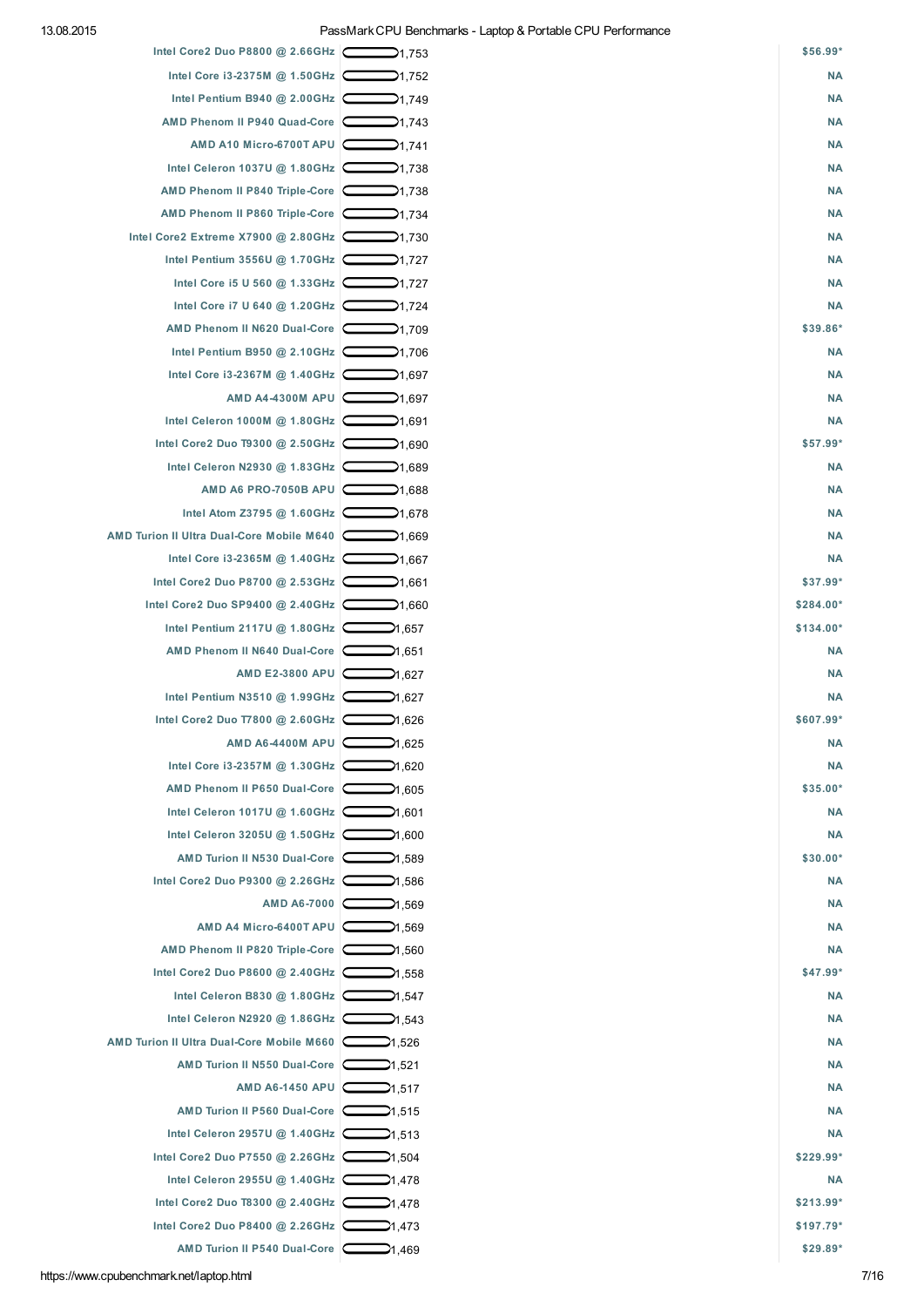| AMD GX-412HC                                               | 21.462       | <b>NA</b> |
|------------------------------------------------------------|--------------|-----------|
| Intel Celeron B820 @ 1.70GHz                               | 21,452       | <b>NA</b> |
| Intel Core2 Duo P7450 @ 2.13GHz 20201,448                  |              | \$39.99   |
| Intel Core2 Duo P7570 @ 2.26GHz                            |              | <b>NA</b> |
| Intel Core i5 U 540 @ 1.20GHz                              | 430. اپ      | <b>NA</b> |
| Intel Core2 Duo T7700 @ 2.40GHz                            | ⊉1,428       | $$46.99*$ |
| AMD Turion II Ultra Dual-Core Mobile M620                  | 427.(پ       | <b>NA</b> |
| Intel Celeron 1007U @ 1.50GHz 21,422                       |              | <b>NA</b> |
| Intel Celeron P4600 @ 2.00GHz 21,418                       |              | <b>NA</b> |
| Intel Core2 Duo L9600 @ 2.13GHz   1.414                    |              | <b>NA</b> |
| AMD Turion II Ultra Dual-Core Mobile M600                  |              | $$27.90*$ |
| AMD Turion II Neo N54L Dual-Core                           |              | <b>NA</b> |
| Intel Core2 Duo T6670 @ 2.20GHz 2001,400                   |              | <b>NA</b> |
| Intel Core2 Duo T6600 @ 2.20GHz 20091.394                  |              | \$9.99    |
| Intel Celeron 2980U @ 1.60GHz 21,374                       |              | <b>NA</b> |
| Intel Pentium T4500 @ 2.30GHz 2.30GHz                      |              | <b>NA</b> |
| Intel Core i5 520UM @ 1.07GHz 21,365                       |              | <b>NA</b> |
| Intel Pentium P6300 @ 2.27GHz 2.360                        |              | <b>NA</b> |
| Intel Core i5 U 430 @ 1.20GHz $\boxed{ }$ 1,356            |              | ΝA        |
| Intel Celeron N3150 @ 1.60GHz 21,354                       |              | <b>NA</b> |
| AMD A4-3310MX APU                                          |              | <b>NA</b> |
| Intel Celeron B815 @ 1.60GHz                               | 349. اپ      | <b>NA</b> |
| Intel Pentium P6200 @ 2.13GHz $\boxed{ }$ 1,344            |              | \$36.99*  |
| AMD Turion II P520 Dual-Core                               | 21,343       | <b>NA</b> |
| Intel Celeron B810 @ 1.60GHz 21,342                        |              | <b>NA</b> |
| AMD Turion II Dual-Core Mobile M520                        |              | $$39.98*$ |
| Intel Pentium P6100 @ 2.00GHz   1,335                      |              | ΝA        |
| Intel Core2 Duo T7600 @ 2.33GHz 1.332                      |              | ΝA        |
| AMD A6-5345M APU                                           |              | <b>NA</b> |
| Intel Atom Z3775 @ 1.46GHz $\sim$ 1,328                    |              | $$35.00*$ |
| Intel Celeron B800 @ 1.50GHz 1,327                         |              | <b>NA</b> |
| Intel Celeron 877 @ 1.40GHz 21.321                         |              | <b>NA</b> |
| Celeron Dual-Core T3500 @ 2.10GHz 2.10GHz                  |              | <b>NA</b> |
| AMD Turion II Dual-Core Mobile M500                        | →1,315       | <b>NA</b> |
| Intel Core2 Duo P7350 @ 2.00GHz 21,313                     |              | \$19.99*  |
| Intel Core2 Duo SL9400 @ 1.86GHz   1.311                   |              | \$253.00* |
| Intel Core2 Duo T6500 @ 2.10GHz 1.310                      |              | $$14.99*$ |
| Intel Celeron 887 @ 1.50GHz $\boxed{\phantom{0000}}$ 1.301 |              | <b>NA</b> |
| Intel Pentium T4400 @ 2.20GHz 2001,300                     |              | <b>NA</b> |
| Intel Core2 Duo P7370 @ 2.00GHz                            | $\Box$ 1,300 | <b>NA</b> |
| AMD Turion II Dual-Core Mobile M540                        | 295, 24      | <b>NA</b> |
| AMD A6-4455M APU                                           | 289.1⊄       | <b>NA</b> |
| Intel Core2 Duo T8100 @ 2.10GHz                            | 285. 1∕—     | $$13.99*$ |
| Intel Core i5 U 470 @ 1.33GHz $\boxed{\phantom{0}}$ 1.279  |              | <b>NA</b> |
| Intel Core2 Duo T7500 @ 2.20GHz 279                        |              | $$42.99*$ |
| AMD Turion X2 Ultra Dual-Core Mobile ZM-87  ->1,276        |              | \$39.95   |
| Intel Atom Z3770 @ 1.46GHz $\boxed{\phantom{2}1.272}$      |              | <b>NA</b> |
| Intel Core2 Duo T6570 @ 2.10GHz 260                        |              | \$9.99    |
| Intel Core2 Duo T7400 @ 2.16GHz 260                        |              | <b>NA</b> |
| Intel Pentium 3560Y @ 1.20GHz $\boxed{\phantom{0}}$ 1.259  |              | <b>NA</b> |
| Intel Pentium P6000 @ 1.87GHz 256                          |              | <b>NA</b> |
| AMD A4-3305M APU                                           | 21,251       | <b>NA</b> |

Intel Celeron N2910 @ [1.60GHz](https://www.cpubenchmark.net/cpu.php?cpu=Intel+Celeron+N2910+%40+1.60GHz&id=2093)  $\hbox{\bf \textsf{---}}$ 1,251 [NA](https://www.cpubenchmark.net/cpu.php?cpu=Intel+Celeron+N2910+%40+1.60GHz&id=2093#price)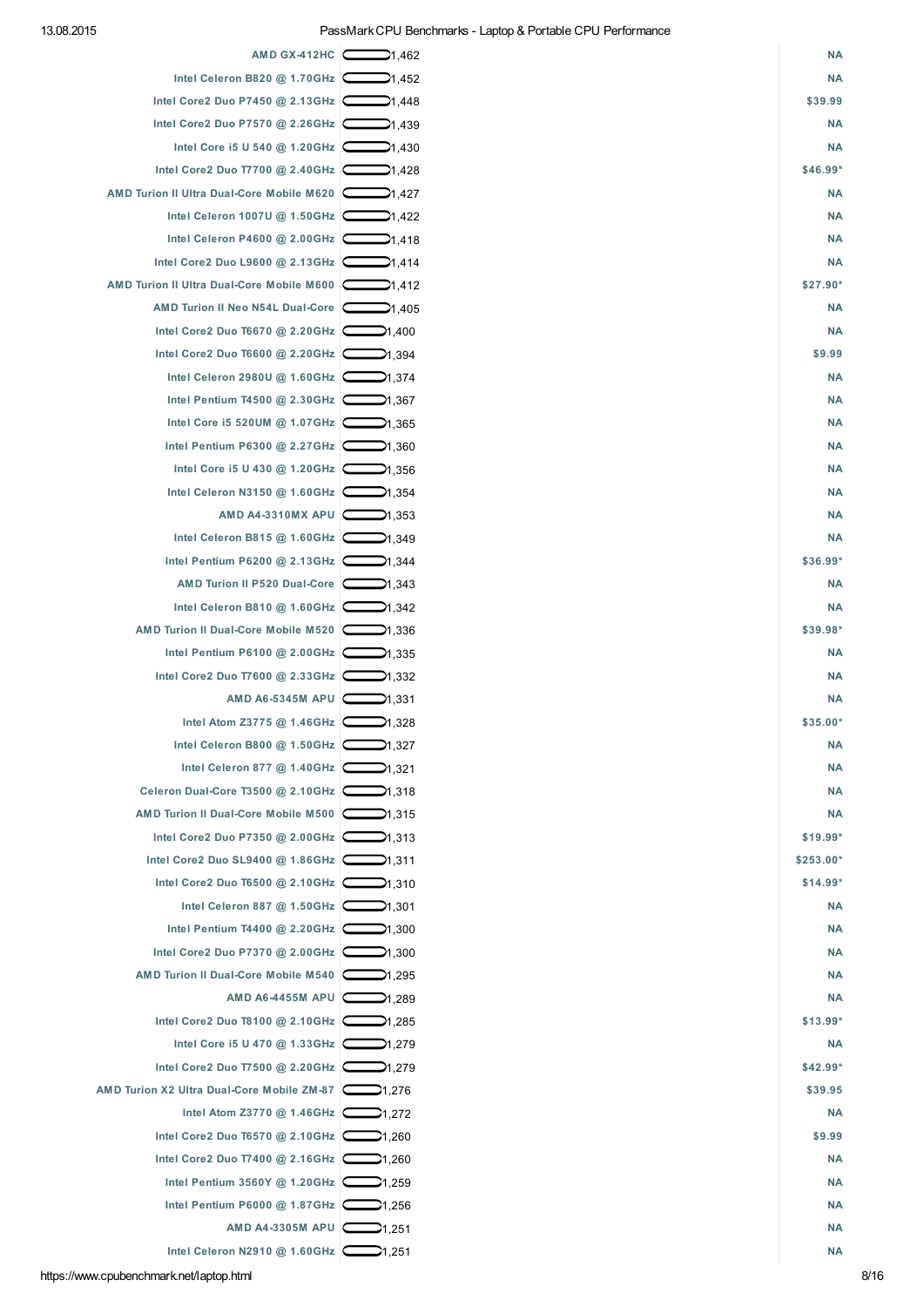| AMD A4-3320M APU   C                                      | 247, 24 | \$38.00    |
|-----------------------------------------------------------|---------|------------|
| Celeron Dual-Core T3300 @ 2.00GHz                         | 246.1ك  | <b>NA</b>  |
| Intel Pentium T4300 @ 2.10GHz $\boxed{ }$ 1,241           |         | <b>NA</b>  |
| Intel Core2 Duo T6400 @ 2.00GHz 238                       |         | $$14.99*$  |
| Intel Atom Z3775D @ 1.49GHz                               | ⊉1,235  | <b>NA</b>  |
| AMD Turion X2 Ultra Dual-Core Mobile ZM-85                | 21,214  | <b>NA</b>  |
| AMD A4-3300M APU                                          | 214. 21 | $$20.00*$  |
| AMD A4-3330MX APU 21.212                                  |         | <b>NA</b>  |
| AMD Turion X2 Dual-Core Mobile RM-77  -310                |         | <b>NA</b>  |
| AMD Turion X2 Ultra Dual-Core Mobile ZM-86                | 206.1∕ب | \$31.00*   |
| Intel Core2 Duo T7300 @ 2.00GHz 202                       |         | \$30.99*   |
| Intel Celeron 867 @ 1.30GHz 202                           |         | <b>NA</b>  |
| Intel Pentium 987 @ 1.50GHz $\boxed{\phantom{0}}$ 1.201   |         | <b>NA</b>  |
| Intel Core i3 U 380 @ 1.33GHz                             | ⊉1,195  | <b>NA</b>  |
| AMD A4-4355M APU                                          | ⊉1.192  | <b>NA</b>  |
| AMD Turion X2 Ultra Dual-Core Mobile ZM-84                |         | $$24.94*$  |
| Celeron Dual-Core T3100 @ 1.90GHz 21.174                  |         | <b>NA</b>  |
| Intel Core2 Duo T7200 @ 2.00GHz 21,172                    |         | <b>NA</b>  |
| Intel Core i7 U 620 @ 1.07GHz $\Box$ 1,168                |         | <b>NA</b>  |
| Intel Pentium 967 @ 1.30GHz $\boxed{\phantom{0}}$ 1.30GHz |         | <b>NA</b>  |
| AMD Turion 64 X2 Mobile TL-68 $\sim$ 1,160                |         | \$90.00*   |
| AMD Turion II Neo K685 Dual-Core                          |         | <b>NA</b>  |
| Intel Pentium T4200 @ 2.00GHz $\boxed{\phantom{0}}$ 1,157 |         | <b>NA</b>  |
| Intel Celeron P4500 @ 1.87GHz                             | 21,157  | <b>NA</b>  |
| Intel Celeron 857 @ 1.20GHz $\Box$ 1,156                  |         | <b>NA</b>  |
| Intel Pentium 977 @ 1.40GHz $\Box$ 1,148                  |         | <b>NA</b>  |
| AMD Athlon 64 X2 QL-67 21,144                             |         | <b>NA</b>  |
| AMD Turion X2 Dual-Core Mobile RM-75                      |         | <b>NA</b>  |
| Intel Core2 Duo L9300 @ 1.60GHz   1,132                   |         | <b>NA</b>  |
| Intel Core2 Duo T5870 @ 2.00GHz 21,131                    |         | <b>NA</b>  |
| Intel Pentium T3400 @ 2.16GHz                             | 21,129  | <b>NA</b>  |
| Intel Atom Z3745 @ 1.33GHz 21,119                         |         | <b>NA</b>  |
| Intel Core2 Duo T7250 @ 2.00GHz 21.115                    |         | \$201.48*  |
| AMD Turion X2 Ultra Dual-Core Mobile ZM-82                |         | <b>NA</b>  |
| AMD E2-3000M APU 21.107                                   |         | $$20.00*$  |
| AMD Turion 64 X2 Mobile TL-62 $\Box$ 1,104                |         | \$311.00*  |
| Intel Core2 Duo T5750 @ 2.00GHz 2.005                     |         | \$7.99     |
| Intel Core i3 U 330 @ 1.20GHz $\Box$ 1.096                |         | <b>NA</b>  |
| Intel Core2 Duo T5800 @ 2.00GHz 21,096                    |         | ΝA         |
| Intel Pentium 957 @ 1.20GHz 21.095                        |         | \$134.00*  |
| AMD Turion X2 Dual-Core Mobile RM-72 21,094               |         | $$224.26*$ |
| AMD Turion 64 X2 Mobile TL-66 $\sim$ 1.094                |         | \$378.00*  |
| Intel Core2 Duo U9600 @ 1.60GHz 21,092                    |         | ΝA         |
| AMD Turion 64 X2 Mobile TL-64 $\sim$ 1.090                |         | $$39.39*$  |
| Celeron Dual-Core T3000 @ 1.80GHz 21.089                  |         | <b>NA</b>  |
| Intel Pentium 2129Y @ 1.10GHz 21,087                      |         | \$134.00*  |
| Intel Celeron N2840 @ 2.16GHz $\Box$ 1.072                |         | <b>NA</b>  |
| AMD E2-3000 APU 21,071                                    |         | <b>NA</b>  |
| Intel Atom Z3740 @ 1.33GHz 21,070                         |         | <b>NA</b>  |
| AMD Turion X2 Dual-Core Mobile RM-74                      |         | $$29.95*$  |
| AMD TurionX2 Dual Core Mobile RM-72 21,066                |         | <b>NA</b>  |
| Intel Celeron T1700 @ 1.83GHz 21,058                      |         | <b>NA</b>  |
|                                                           |         |            |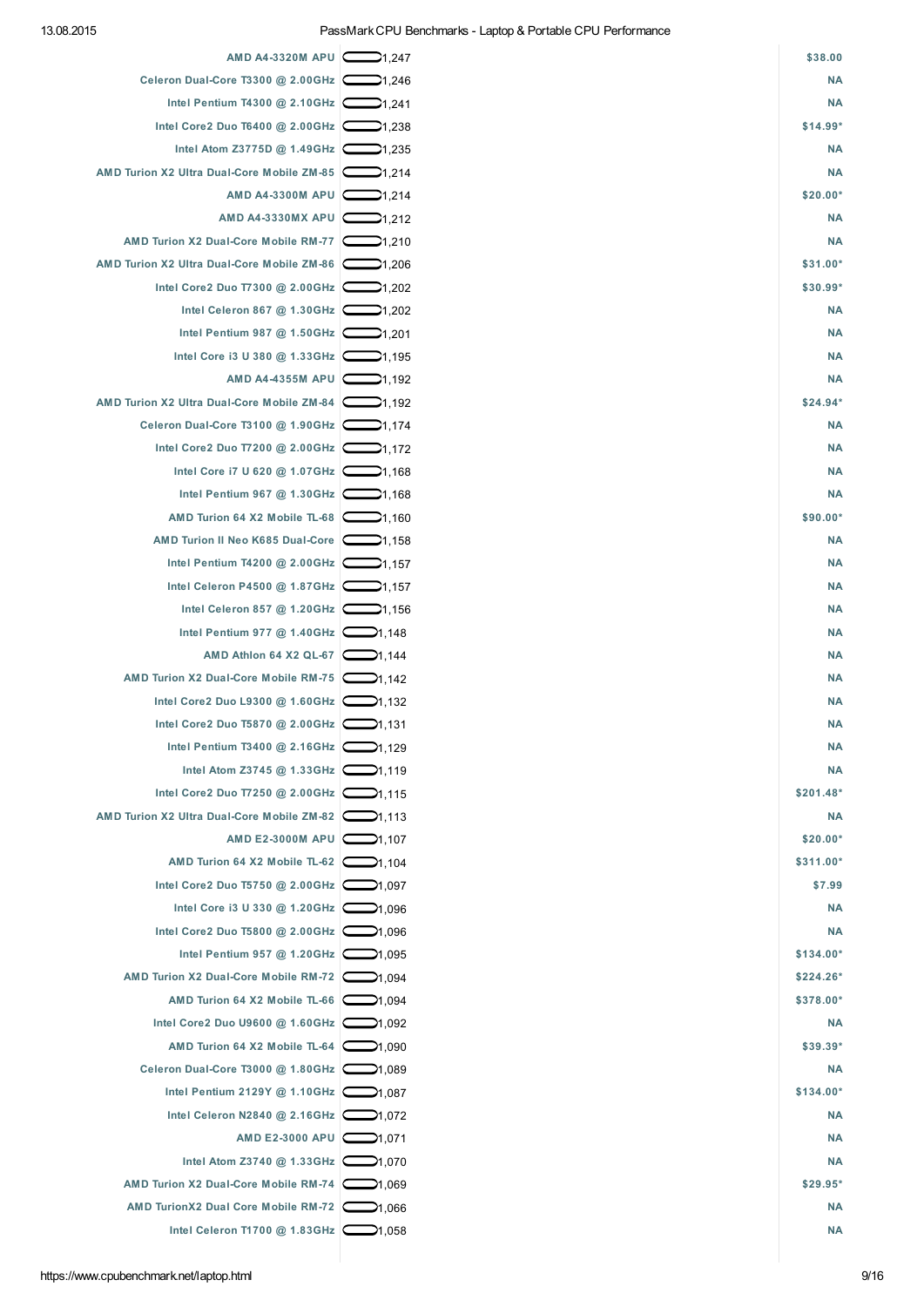| Intel Atom Z3745D @ 1.33GHz                | 051,051 | <b>NA</b> |
|--------------------------------------------|---------|-----------|
| AMD Turion X2 Dual Core Mobile RM-76       |         | <b>NA</b> |
| AMD Turion X2 Ultra Dual-Core Mobile ZM-80 |         | $$24.95*$ |
| Intel Core Duo T2700 @ 2.33GHz 21,047      |         | <b>NA</b> |
| Intel Atom Z3740D @ 1.33GHz 21,043         |         | <b>NA</b> |
| Intel Pentium T3200 @ 2.00GHz 21,040       |         | <b>NA</b> |
| Intel Core2 Duo T5550 @ 1.83GHz 21,038     |         | <b>NA</b> |
| Intel Core2 Duo T7100 @ 1.80GHz   1.033    |         | \$21.99*  |
| Intel Core2 Duo T5600 @ 1.83GHz   1.030    |         | <b>NA</b> |
| AMD Athlon 64 X2 QL-65 21.029              |         | <b>NA</b> |
| Intel Core2 Duo T5670 @ 1.80GHz 21,027     |         | <b>NA</b> |
| Intel Celeron 847E @ 1.10GHz $\Box$ 1,017  |         | <b>NA</b> |
| AMD Athlon 64 X2 QL-62 21,004              |         | <b>NA</b> |
| Intel Celeron N2830 @ 2.16GHz 2996         |         | <b>NA</b> |
| Intel Celeron N2820 @ 2.13GHz              |         | <b>NA</b> |
| Intel Celeron P4505 @ 1.87GHz 2994         |         | <b>NA</b> |
| AMD Turion X2 Dual-Core Mobile RM-70       |         | <b>NA</b> |
| AMD Turion 64 X2 Mobile TL-60 2983         |         | $$26.99*$ |
| AMD Turion II Neo K625 Dual-Core           |         | <b>NA</b> |
| Intel Pentium U5600 @ 1.33GHz 2977         |         | <b>NA</b> |
| AMD TurionX2 Dual Core Mobile RM-70 2972   |         | <b>NA</b> |
| AMD Athlon 64 X2 QL-64                     |         | <b>NA</b> |
| Intel Core2 Duo L7700 @ 1.80GHz 968        |         | <b>NA</b> |
| Intel Core2 Duo L7500 @ 1.60GHz $\sim$ 963 |         | <b>NA</b> |
| AMD Turion 64 X2 Mobile TL-58              |         | <b>NA</b> |
| AMD Turion X2 Dual Core Mobile RM-70       |         | \$132.56* |
| Intel Core2 Duo SU9400 @ 1.40GHz           |         | <b>NA</b> |
| Intel Celeron 847 @ 1.10GHz 2952           |         | <b>NA</b> |
| Intel Atom Z3736F @ 1.33GHz $\Box$ 942     |         | <b>NA</b> |
| Intel Celeron T1600 @ 1.66GHz 2940         |         | <b>NA</b> |
| Intel Core2 Duo T5300 @ 1.73GHz            |         | <b>NA</b> |
| Intel Atom Z3735G @ 1.33GHz $\bigcirc$ 936 |         | <b>NA</b> |
| Intel Core Duo T2600 @ 2.16GHz  S          |         | <b>NA</b> |
| AMD GX-217GA SOC   935                     |         | <b>NA</b> |
| Intel Core2 Duo T5470 @ 1.60GHz 2934       |         | <b>NA</b> |
| Intel Pentium T2390 @ 1.86GHz $\sim$ 934   |         | <b>NA</b> |
| Intel Celeron N2808 @ 1.58GHz 2928         |         | <b>NA</b> |
| Intel Core2 Duo T5500 @ 1.66GHz 2924       |         | <b>NA</b> |
| Intel Atom Z3735F @ 1.33GHz $\bigcirc$ 921 |         | <b>NA</b> |
| AMD Athlon 64 X2 QL-60                     |         | <b>NA</b> |
| Intel Celeron N2807 @ 1.58GHz 2919         |         | <b>NA</b> |
| Intel Atom Z3735D @ 1.33GHz $\bigcirc$ 918 |         | <b>NA</b> |
| Intel Celeron N3050 @ 1.60GHz $\Box$ 918   |         | <b>NA</b> |
| AMD Athlon 64 X2 QL-66 2917                |         | <b>NA</b> |
| AMD Turion II Neo N40L Dual-Core           |         | <b>NA</b> |
| Intel Atom Z3735E @ 1.33GHz   907          |         | $$21.00*$ |
| Intel Core2 Duo T5450 @ 1.66GHz 906        |         | <b>NA</b> |
| AMD Turion Dual-Core RM-70 2905            |         | $$14.00*$ |
| Intel Core2 Duo U7300 @ 1.30GHz 2905       |         | <b>NA</b> |
| AMD Athlon II Neo K345 Dual-Core           |         | <b>NA</b> |
| AMD Turion Dual-Core RM-75 2889            |         | \$17.65   |
| AMD E1-2500 APU 2881                       |         | <b>NA</b> |
| Intel Core Duo T2500 @ 2.00GHz 2879        |         | \$119.99* |
|                                            |         |           |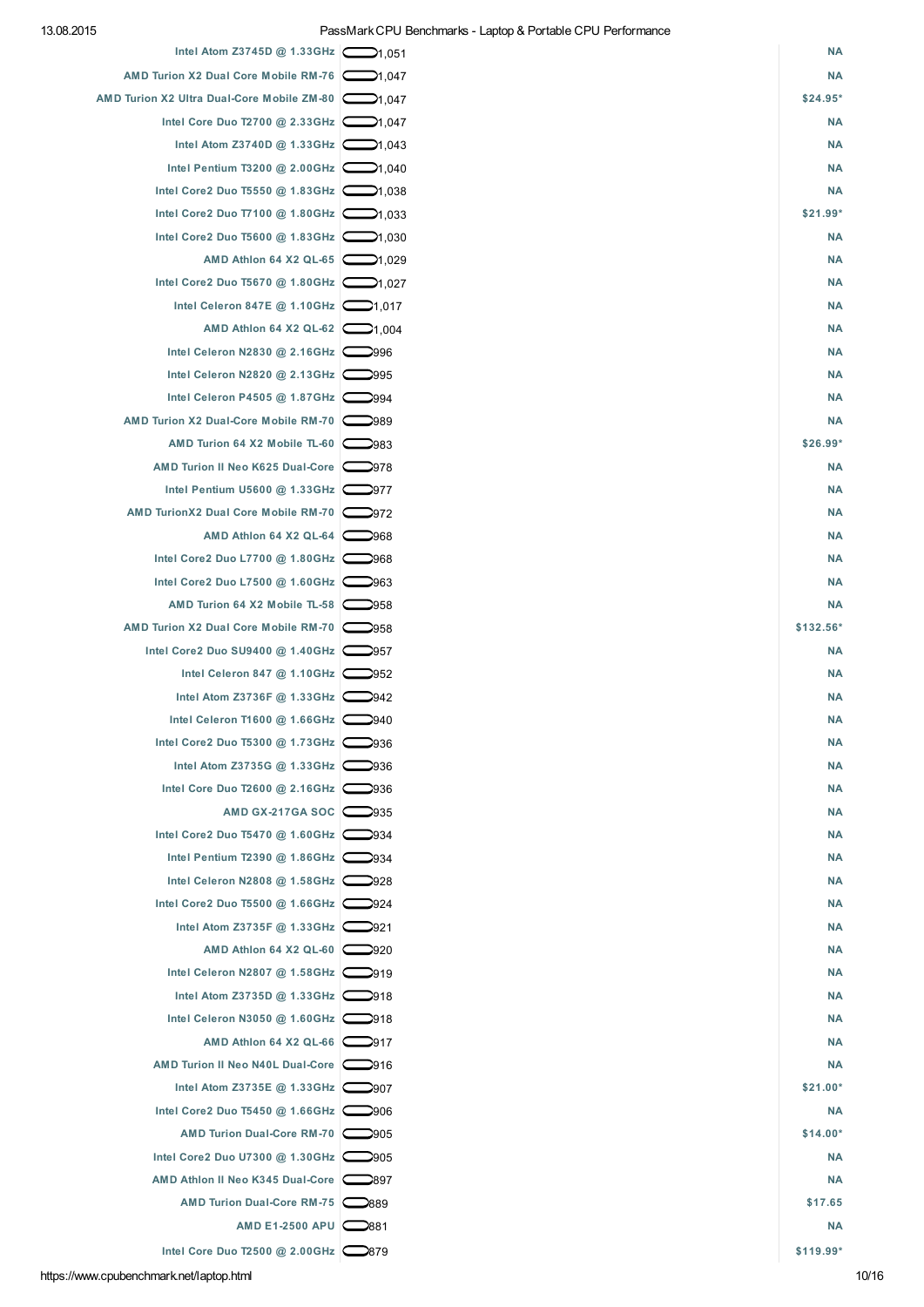| Intel Celeron N2815 @ 1.86GHz 2876           |      | <b>NA</b> |
|----------------------------------------------|------|-----------|
| AMD Turion 64 X2 Mobile TL-56 2875           |      | \$230.00* |
| Intel Pentium SU4100 @ 1.30GHz   374         |      | <b>NA</b> |
| AMD Turion Neo X2 Dual Core L625 2872        |      | <b>NA</b> |
| AMD Turion X2 Dual Core L510 2871            |      | <b>NA</b> |
| Intel Pentium U5400 @ 1.20GHz 2870           |      | <b>NA</b> |
| Intel Core2 Duo L7400 @ 1.50GHz $\sim$ 867   |      | <b>NA</b> |
| Intel Pentium T2330 @ 1.60GHz 2846           |      | <b>NA</b> |
| AMD E2-2000 APU 2843                         |      | <b>NA</b> |
| AMD E1-6010 APU with AMD Radeon R2           |      |           |
| Graphics                                     | 2842 | <b>NA</b> |
| Intel Core2 Duo L7300 @ 1.40GHz 2841         |      | <b>NA</b> |
| Intel Core2 Duo T5200 @ 1.60GHz  C838        |      | <b>NA</b> |
| Intel Pentium T2370 @ 1.73GHz 2836           |      | <b>NA</b> |
| Intel Core Duo T2450 @ 2.00GHz 2834          |      | <b>NA</b> |
| Intel Core2 Duo T5250 @ 1.50GHz 2831         |      | <b>NA</b> |
| Intel Celeron N2810 @ 2.00GHz 2825           |      | <b>NA</b> |
| Intel Celeron B720 @ 1.70GHz $\bigcirc$ 814  |      | <b>NA</b> |
| AMD Athlon II Neo N36L Dual-Core             |      | <b>NA</b> |
| Intel Core2 Duo T5270 @ 1.40GHz   307        |      | <b>NA</b> |
| AMD Turion Dual-Core RM-72 2806              |      | \$25.00*  |
|                                              |      |           |
| AMD G-T56N 2802                              |      | <b>NA</b> |
| Intel Celeron SU2300 @ 1.20GHz               |      | <b>NA</b> |
| Intel Core Duo T2400 @ 1.83GHz 2795          |      | $$16.00*$ |
| Intel Core2 Duo U9300 @ 1.20GHz  786         |      | <b>NA</b> |
| AMD Athlon II Neo K325 Dual-Core             |      | <b>NA</b> |
| Intel Celeron U3600 @ 1.20GHz  ◯780          |      | <b>NA</b> |
| AMD E-450 APU $\bigcirc$ 777                 |      | <b>NA</b> |
| Intel Core Duo T2350 @ 1.86GHz 2774          |      | <b>NA</b> |
| Intel Core Duo T2250 @ 1.73GHz 2770          |      | <b>NA</b> |
| Intel Celeron N2806 @ 1.60GHz 2762           |      | <b>NA</b> |
| AMD E-350 2758                               |      | <b>NA</b> |
| AMD Turion 64 X2 Mobile TL-52 $\bigcirc$ 757 |      | <b>NA</b> |
| AMD G-T56E 2751                              |      | <b>NA</b> |
| Intel Core Duo T2300 @ 1.66GHz   742         |      | <b>NA</b> |
| AMD Turion 64 X2 Mobile TL-50 2739           |      | $$17.95*$ |
| Intel Pentium T2310 @ 1.46GHz 2732           |      | <b>NA</b> |
| Intel Core Duo L2500 @ 1.83GHz 2728          |      | <b>NA</b> |
| Intel Pentium T2130 @ 1.86GHz 2726           |      | <b>NA</b> |
| Intel Celeron U3400 @ 1.07GHz 2726           |      | <b>NA</b> |
| AMD G-T48E 2716                              |      | <b>NA</b> |
| Intel Pentium T2080 @ 1.73GHz $\Box$ 711     |      | <b>NA</b> |
| Intel Core2 Duo U7700 @ 1.33GHz   710        |      | <b>NA</b> |
| Intel Core Duo L2400 @ 1.66GHz $\Box$ 710    |      | <b>NA</b> |
| Intel Atom D2701 @ 2.13GHz $\bigcirc$ 699    |      | <b>NA</b> |
| AMD E1-1500 APU 2695                         |      | <b>NA</b> |
| Intel Celeron 925 @ 2.30GHz $\bigcirc$ 690   |      | <b>NA</b> |
| AMD V160 $\bigcirc$ 688                      |      | <b>NA</b> |
| AMD E1-1200 APU 685                          |      | <b>NA</b> |
| Intel Celeron U3405 @ 1.07GHz   684          |      | <b>NA</b> |
| Intel Core2 Duo L7200 @ 1.33GHz   684        |      | <b>NA</b> |
|                                              |      |           |
| Intel Pentium T2060 @ 1.60GHz 2679           |      | <b>NA</b> |
|                                              |      |           |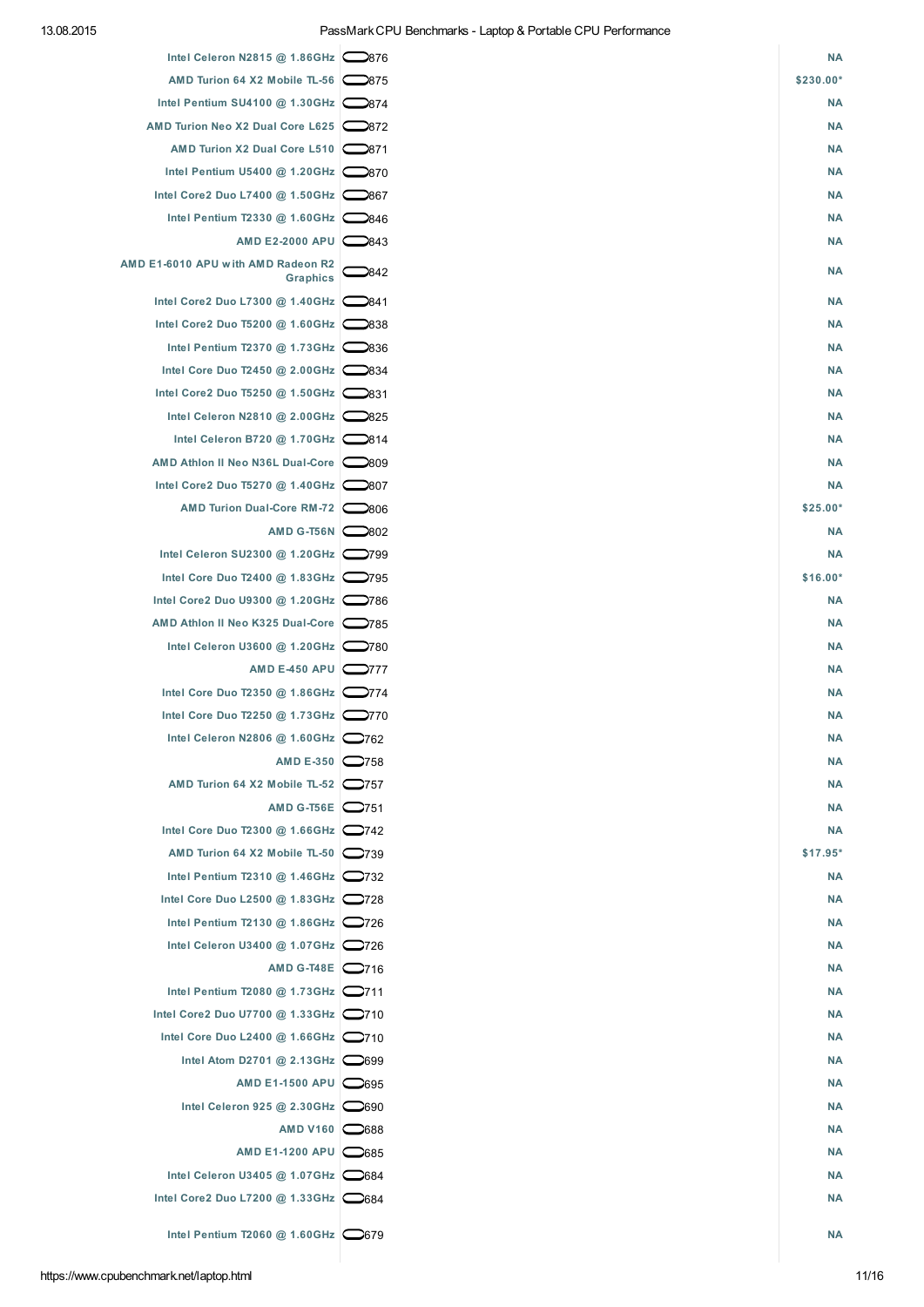| AMD E-350 APU $\bigcirc$ 677                     | <b>NA</b> |
|--------------------------------------------------|-----------|
| Intel Core2 Duo U7600 @ 1.20GHz 0669             | <b>NA</b> |
| AMD Turion 64 Mobile ML-42 661                   | <b>NA</b> |
| AMD V140 $\bigcirc$ 646                          | $$13.00*$ |
| VIA Nano L3600@2000MHz 2645                      | <b>NA</b> |
| AMD A4-1200 APU <b>644</b>                       | <b>NA</b> |
| AMD V120 39                                      | <b>NA</b> |
| Intel Atom N2800 @ 1.86GHz 0637                  | <b>NA</b> |
| AMD E1-2100 APU   624                            | <b>NA</b> |
| AMD E-300 APU 0617                               | <b>NA</b> |
| Mobile AMD Athlon 64 4000+ $\bigcirc$ 614        | <b>NA</b> |
| Intel Core2 Duo U7500 @ 1.06GHz   608            | <b>NA</b> |
| AMD A4-1250 APU 0603                             | <b>NA</b> |
| AMD Turion 64 Mobile ML-44 0591                  | <b>NA</b> |
| Intel Celeron 570 @ 2.26GHz 588                  | <b>NA</b> |
| Intel Atom N570 @ 1.66GHz $\bigcirc$ 586         | \$86.00*  |
| VIA Nano L3050@1800MHz 0581                      | <b>NA</b> |
| Mobile AMD Athlon XP   572                       | <b>NA</b> |
| AMD Sempron M120 3569                            | <b>NA</b> |
| Intel Celeron 827E @ 1.40GHz 2566                | <b>NA</b> |
| AMD Z-60 APU $\bigcirc$ 555                      | <b>NA</b> |
| Intel Core Duo U2400 @ 1.06GHz 554               | <b>NA</b> |
| Intel Atom Z2760 @ 1.80GHz $\bigcirc$ 554        | <b>NA</b> |
| AMD Athlon II Neo K145   551                     | <b>NA</b> |
| Intel Celeron M 540 @ 1.86GHz $\bigcirc$ 542     | <b>NA</b> |
| VIA Nano L2100@1800MHz 2542                      | <b>NA</b> |
| Intel Celeron 560 @ 2.13GHz $\bigcirc$ 539       | \$67.00*  |
| AMD Turion 64 Mobile MT-40 536                   | <b>NA</b> |
| Intel Atom N2600 @ 1.60GHz 0536                  | <b>NA</b> |
| AMD Turion 64 Mobile ML-40 2524                  | <b>NA</b> |
| Intel Pentium M 2.10GHz $\bigcirc$ 522           | <b>NA</b> |
| Intel Pentium M 2.13GHz $\bigcirc$ 521           | <b>NA</b> |
| Mobile AMD Sempron 3800+ 0517                    | <b>NA</b> |
| VIA Nano L3025@1600MHz   517                     | <b>NA</b> |
| AMD G-T40N C516                                  | <b>NA</b> |
| Intel Atom N550 @ 1.50GHz   516                  | \$86.00*  |
| Mobile AMD Athlon XP-M   512                     | <b>NA</b> |
| Intel Core Duo U2500 @ 1.20GHz 2512              | <b>NA</b> |
| Mobile AMD Athlon 64 3400+ $\bigcirc$ 511        | <b>NA</b> |
| Mobile AMD Athlon XP-M (LV) 0508                 | <b>NA</b> |
| Intel Celeron 540 @ 1.86GHz   0505               | <b>NA</b> |
| Mobile AMD Athlon XP-M (LV) 3200+ $\bigcirc$ 505 | <b>NA</b> |
| AMD Turion 64 Mobile MK-38 2504                  | <b>NA</b> |
| Intel Pentium M 2.26GHz 0503                     | <b>NA</b> |
| VIA Nano U3100 (1.6GHz Capable)   0501           | <b>NA</b> |
| Mobile AMD Athlon MP-M 2800+ 2496                | <b>NA</b> |
| Intel Celeron 550 @ 2.00GHz   0489               | <b>NA</b> |
| Mobile AMD Athlon XP-M 3200+ 2487                | <b>NA</b> |
| AMD Turion 64 Mobile MT-37 2484                  | <b>NA</b> |
| AMD G-T40E   2482                                | <b>NA</b> |
| Mobile Intel Pentium 4 3.46GHz 2478              | <b>NA</b> |
| Mobile AMD Athlon XP-M (LV) 2800+ $Q$ 475        | <b>NA</b> |
| Intel Pentium M 2.00GHz   0475                   | <b>NA</b> |
|                                                  |           |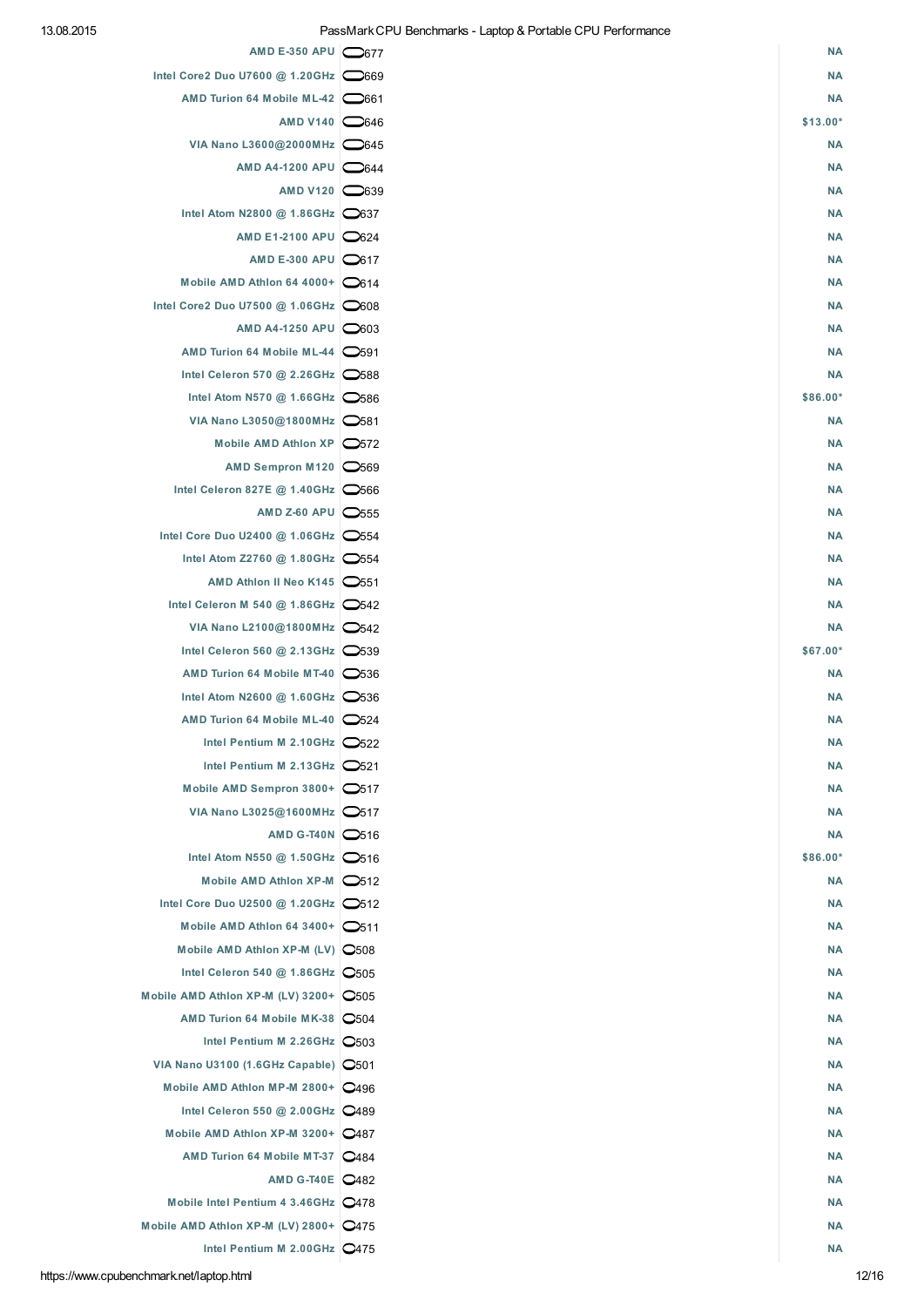| Intel Core Solo T1400 @ 1.83GHz   0472       | <b>NA</b> |
|----------------------------------------------|-----------|
| AMD Sempron SI-40 2469                       | $$35.00*$ |
| Intel Celeron 530 @ 1.73GHz   0468           | \$67.00*  |
| AMD C-50 2466                                | <b>NA</b> |
| AMD Athlon II Neo K125   0465                | <b>NA</b> |
| Intel Core2 Solo U3500 @ 1.40GHz   0464      | <b>NA</b> |
| Intel Celeron M 530 @ 1.73GHz   0461         | <b>NA</b> |
| Mobile AMD Sempron 3300+ 2461                | <b>NA</b> |
| AMD Turion 64 Mobile MK-36   455             | <b>NA</b> |
| Intel Celeron N2805 @ 1.46GHz   2455         | <b>NA</b> |
| AMD Turion 64 Mobile ML-37 2453              | \$196.50* |
| Mobile AMD Athlon 64 3000+ $Q$ 450           | <b>NA</b> |
| Intel Celeron M 450 @ 2.00GHz 2449           | <b>NA</b> |
| AMD Sempron SI-42 2447                       | \$19.00   |
| Mobile AMD Sempron 3400+ 2443                | <b>NA</b> |
| Intel Pentium M 1.86GHz   0443               | <b>NA</b> |
| Mobile AMD Athlon 64 2800+   0440            | <b>NA</b> |
| Mobile AMD Athlon XP-M 3100+ 2440            | <b>NA</b> |
| Mobile Intel Pentium 4 3.33GHz 2439          | <b>NA</b> |
| AMD Turion 64 Mobile ML-34 2435              | <b>NA</b> |
| Mobile AMD Sempron 3600+ 2434                | <b>NA</b> |
| Intel Celeron M 520 @ 1.60GHz $Q$ 431        | <b>NA</b> |
| AMD Turion 64 Mobile MT-32 2424              | <b>NA</b> |
| Mobile AMD Athlon 64 3200+   2422            | <b>NA</b> |
| AMD Turion 64 Mobile MT-28 2419              | <b>NA</b> |
| Intel Pentium SU2700 @ 1.30GHz   2419        | <b>NA</b> |
| Intel Pentium M 1.73GHz   0419               | <b>NA</b> |
| Intel Celeron M 723 @ 1.20GHz   0418         | <b>NA</b> |
| Intel Celeron 743 @ 1.30GHz   0417           | <b>NA</b> |
| Intel Core2 Solo U3300 @ 1.20GHz   0415      | <b>NA</b> |
| Intel Pentium M 1.70GHz   0415               | <b>NA</b> |
| AMD Turion 64 Mobile MT-34 2414              | <b>NA</b> |
| Mobile AMD Sempron 3100+ 2414                | <b>NA</b> |
| VIA Nano U3300@1200MHz   0409                | <b>NA</b> |
| Intel Celeron 723 @ 1.20GHz 2408             | <b>NA</b> |
| Intel Core Solo T1350 @ 1.86GHz   0408       | <b>NA</b> |
| Mobile AMD Sempron 3500+ 2407                | <b>NA</b> |
| Mobile AMD Sempron 2600+ 2403                | <b>NA</b> |
| AMD Turion 64 Mobile ML-32   2401            | <b>NA</b> |
| AMD Turion 64 Mobile MT-30   2401            | <b>NA</b> |
| Mobile AMD Athlon 64 2700+ 2398              | <b>NA</b> |
| Mobile AMD Athlon XP-M 2800+   398           | <b>NA</b> |
| Intel Celeron M 440 @ 1.86GHz $\bigcirc$ 398 | <b>NA</b> |
| Intel Celeron M 1.70GHz   397                | <b>NA</b> |
| Intel Core Solo T1300 @ 1.66GHz   397        | <b>NA</b> |
| AMD Turion 64 Mobile ML-30 2397              | <b>NA</b> |
| Intel Pentium M 1.80GHz   395                | <b>NA</b> |
| Mobile AMD Sempron 3000+ 2394                | <b>NA</b> |
| AMD Turion 64 Mobile ML-28 2390              | <b>NA</b> |
| Intel Celeron M 430 @ 1.73GHz $\bigcirc$ 387 | <b>NA</b> |
| Intel Pentium M 1700MHz 2387                 | <b>NA</b> |
|                                              |           |
| Mobile AMD Athlon XP-M 2600+ 2384            | <b>NA</b> |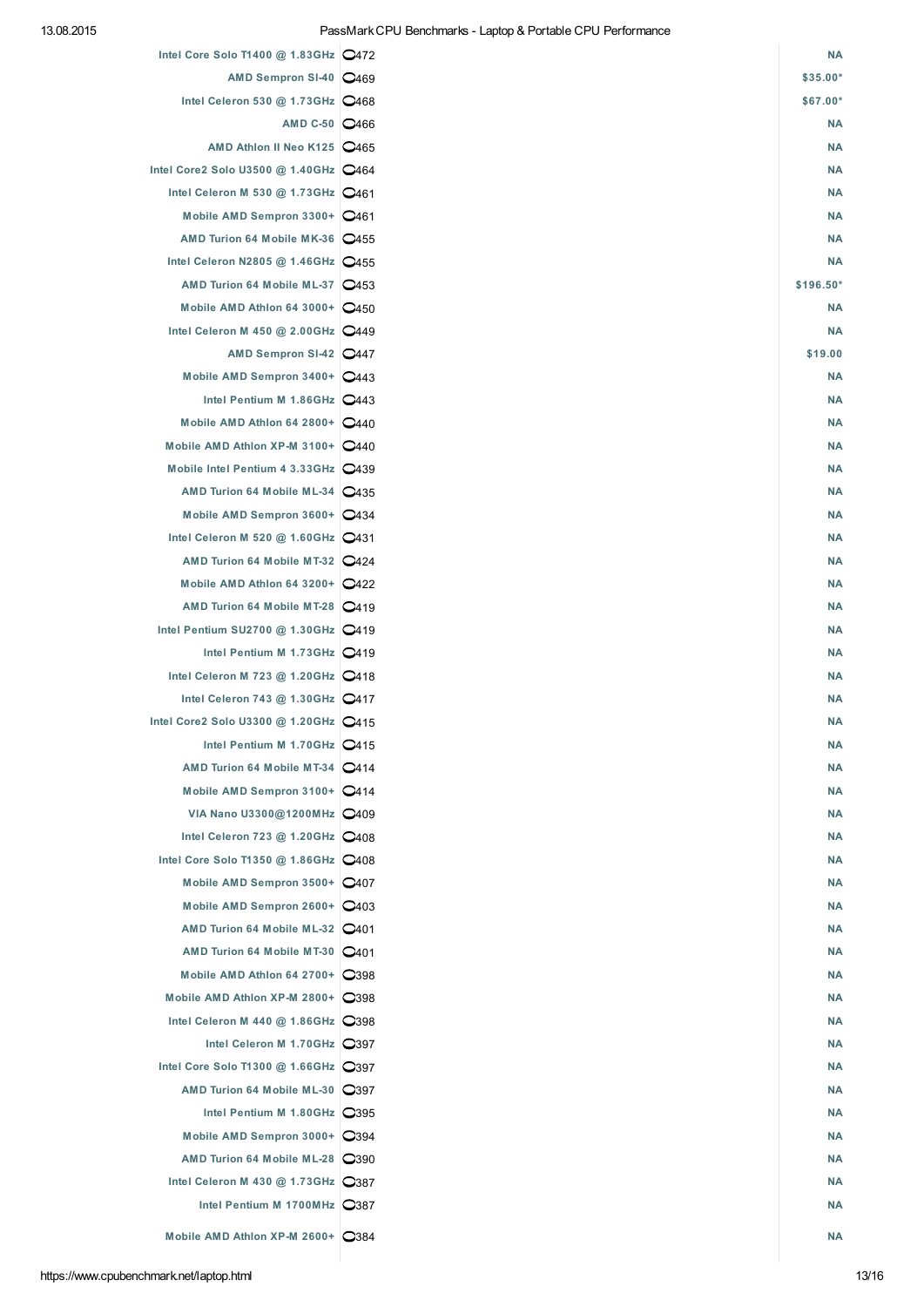| Intel Atom Z550 @ 2.00GHz C381                                    | <b>NA</b>              |
|-------------------------------------------------------------------|------------------------|
| VIA Nano L2007@1600MHz   C381                                     | <b>NA</b>              |
| Mobile AMD Athlon MP-M 2000+ 2378                                 | <b>NA</b>              |
| VIA Nano U2250 (1.6GHz Capable)   0377                            | <b>NA</b>              |
| Mobile AMD Athlon XP-M 2200+ 2376                                 | <b>NA</b>              |
| Intel Celeron M 1.60GHz Q376                                      | <b>NA</b>              |
| Mobile AMD Sempron 2800+ 2374                                     | <b>NA</b>              |
| Mobile AMD Athlon XP-M (LV) 2200+ Q373                            | <b>NA</b>              |
| Intel Pentium M 1.60GHz Q371                                      | <b>NA</b>              |
| Mobile AMD Athlon 2500+ 0370                                      | <b>NA</b>              |
| Intel Pentium M 1.40GHz Q369                                      | <b>NA</b>              |
| Mobile AMD Athlon XP-M 2500+ 2369                                 | <b>NA</b>              |
| Intel Celeron 807UE @ 1.00GHz C369                                | <b>NA</b>              |
| Mobile AMD Athlon XP-M 3000+ Q365                                 | <b>NA</b>              |
| Mobile AMD Athlon 64 3700+ Q363                                   | <b>NA</b>              |
| Intel Pentium M 1600MHz Q363                                      | <b>NA</b>              |
| Mobile AMD Athlon 4 2400+ 0358                                    | <b>NA</b>              |
| Intel Pentium M 1500MHz Q357                                      | <b>NA</b>              |
| Intel Pentium M 1.50GHz Q356                                      | <b>NA</b>              |
| VIA Nano U2500@1200MHz   2356                                     | <b>NA</b>              |
| Mobile AMD Sempron 3200+ Q354                                     | <b>NA</b>              |
| Intel Celeron 215 @ 1.33GHz   Q349                                | <b>NA</b>              |
| Intel Atom Z540 @ 1.86GHz 2348                                    | <b>NA</b>              |
| Intel Celeron M 420 @ 1.60GHz   C348                              | <b>NA</b>              |
| Intel Celeron M 1.50GHz Q346                                      | <b>NA</b>              |
| Mobile AMD Athlon XP-M 2400+ 2346                                 | <b>NA</b>              |
|                                                                   |                        |
| Intel Pentium M 1.30GHz Q343<br>Mobile AMD Athlon XP-M 1900+ 0342 | <b>NA</b><br><b>NA</b> |
|                                                                   |                        |
| Intel Celeron M 410 @ 1.46GHz C336                                | <b>NA</b>              |
| Mobile AMD Athlon XP-M (LV) 2000+ Q335                            | <b>NA</b>              |
| AMD C-30 2328                                                     | <b>NA</b>              |
| Intel Celeron M 360 1.40GHz 2328                                  | <b>NA</b>              |
| Intel Core Solo U1500 @ 1.33GHz   0327                            | <b>NA</b>              |
| AMD E-240 2327                                                    | <b>NA</b>              |
| Intel Atom N475 @ 1.83GHz   Q325                                  | <b>NA</b>              |
| Intel Pentium M 1400MHz Q325                                      | <b>NA</b>              |
| Mobile AMD Athlon XP-M 1700+ 2323                                 | <b>NA</b>              |
| Intel Celeron M 1500MHz Q322                                      | <b>NA</b>              |
| Intel Atom N2100 @ 1.60GHz   C321                                 | <b>NA</b>              |
| Intel Celeron M 1.30GHz   Q319                                    | <b>NA</b>              |
| Mobile AMD Athlon 4   Q314                                        | \$86.99*               |
| Mobile Intel Pentium 4 - M 2.60GHz Q313                           | <b>NA</b>              |
| Mobile AMD Athlon XP-M 1800+ Q312                                 | <b>NA</b>              |
| Intel Core2 Solo U2200 @ 1.20GHz   Q311                           | <b>NA</b>              |
| Mobile Intel Celeron 1333MHz Q309                                 | <b>NA</b>              |
| VIA Nano U3500@1000MHz   0306                                     | <b>NA</b>              |
| Intel Atom N470 @ 1.83GHz C305                                    | <b>NA</b>              |
| Intel Pentium M 1300MHz Q303                                      | <b>NA</b>              |
| Intel Core2 Solo U2100 @ 1.06GHz   Q303                           | <b>NA</b>              |
| AMD G-T52R 2303                                                   | <b>NA</b>              |
| Intel Celeron M 1300MHz Q301                                      | <b>NA</b>              |
| Mobile AMD Athlon XP-M 2000+ 2300                                 | <b>NA</b>              |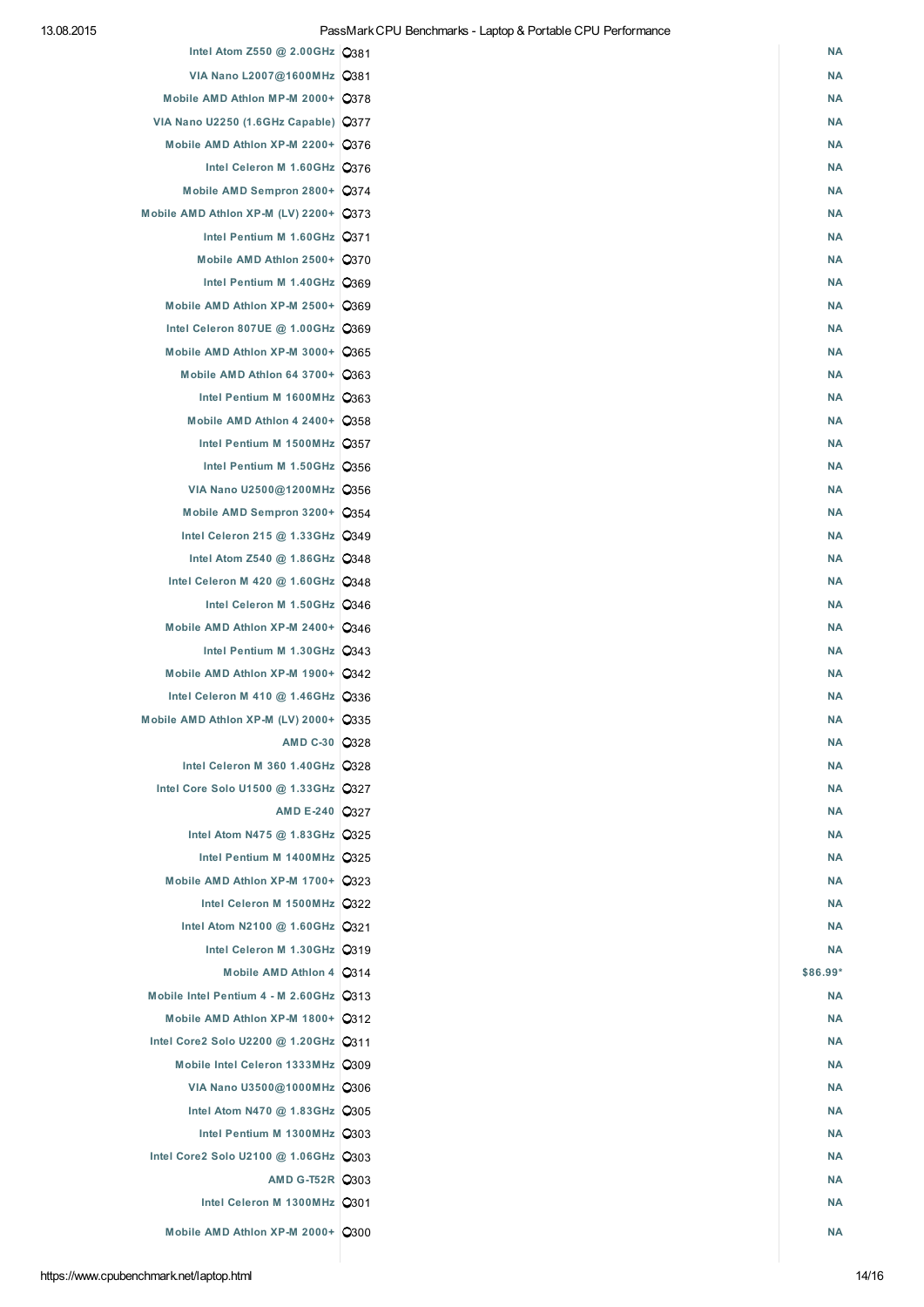| Mobile AMD Athlon XP-M (LV) 1600+ 296     | <b>NA</b> |
|-------------------------------------------|-----------|
| Mobile Intel Celeron 1200MHz Q294         | <b>NA</b> |
| Intel Atom N455 @ 1.66GHz   Q291          | <b>NA</b> |
| Intel Atom N450 @ 1.66GHz 2290            | <b>NA</b> |
| Mobile Intel Pentium III - M 1133MHz Q289 | <b>NA</b> |
| Mobile Intel Pentium III - M 1333MHz Q289 | <b>NA</b> |
| Mobile AMD Athlon XP-M (LV) 1500+ Q288    | <b>NA</b> |
| Intel Pentium M 1200MHz 2288              | <b>NA</b> |
| VIA Nano U2250@1300+MHz 2286              | <b>NA</b> |
| Intel Atom N280 @ 1.66GHz   2285          | <b>NA</b> |
| Intel Core Solo U1400 @ 1.20GHz   282     | <b>NA</b> |
| Mobile Intel Celeron 2.50GHz Q281         | <b>NA</b> |
| Intel Atom Z530 @ 1.60GHz   Q281          | <b>NA</b> |
| Intel Atom N270 @ 1.60GHz 2279            | <b>NA</b> |
| Mobile Intel Pentium 4 2.30GHz   278      | $$43.56*$ |
| Intel Core Solo U1300 @ 1.06GHz   Q276    | <b>NA</b> |
| Intel Celeron M 443 @ 1.20GHz Q274        | <b>NA</b> |
| Intel Pentium III Mobile 1200MHz Q274     | <b>NA</b> |
| Intel Atom E660 @ 1.30GHz   Q271          | \$54.00*  |
| Intel Pentium III Mobile 1066MHz Q268     | <b>NA</b> |
| Mobile AMD Athlon 1400+   266             | <b>NA</b> |
|                                           | <b>NA</b> |
| Mobile Intel Pentium III - M 1200MHz Q263 | <b>NA</b> |
| Mobile AMD Athlon XP-M 1500+ Q261         |           |
| Intel Pentium M 1100MHz 259               | <b>NA</b> |
| Mobile AMD Athlon XP-M 1600+ Q257         | <b>NA</b> |
| Mobile Intel Pentium 4 - M 2.50GHz   Q256 | <b>NA</b> |
| Mobile AMD Sempron 2100+ 254              | <b>NA</b> |
| Mobile Intel Celeron 2.20GHz 253          | <b>NA</b> |
| AMD G-T44R 2252                           | <b>NA</b> |
| Intel Pentium III Mobile 1133MHz 2251     | <b>NA</b> |
| Mobile Intel Pentium III - M 1000MHz 250  | <b>NA</b> |
| Intel Atom Z670 @ 1.50GHz 2249            | <b>NA</b> |
| Intel Pentium M 1000MHz 2247              | <b>NA</b> |
| Intel Celeron M 1.00GHz 2247              | <b>NA</b> |
| AMD V105 2246                             | <b>NA</b> |
| Intel Pentium III Mobile 1000MHz 2245     | <b>NA</b> |
| Mobile Intel Celeron 2.00GHz 241          | <b>NA</b> |
| Mobile Intel Celeron 2.40GHz 239          | <b>NA</b> |
| Mobile Intel Pentium 4 - M 1.90GHz 2232   | <b>NA</b> |
| Mobile Intel Pentium III - M 933MHz 226   | <b>NA</b> |
| Intel Atom Z520 @ 1.33GHz 2222            | <b>NA</b> |
| Mobile Intel Pentium 4 - M 2.40GHz 2222   | <b>NA</b> |
| Mobile Intel Pentium 4 - M 1.80GHz 221    | <b>NA</b> |
| Mobile Intel Pentium 4 - M 2.00GHz 220    | <b>NA</b> |
| Intel Pentium M 900MHz 220                | <b>NA</b> |
| Intel Pentium III Mobile 933MHz 2218      | <b>NA</b> |
| Intel Atom Z515 @ 1.20GHz 218             | <b>NA</b> |
| Mobile Intel Pentium 4 - M 2.20GHz 215    | <b>NA</b> |
| Intel Pentium III Mobile 866MHz 2214      | <b>NA</b> |
| Intel Celeron M 900MHz 2213               | <b>NA</b> |
| Mobile Intel Pentium III - M 866MHz 211   | <b>NA</b> |
| Intel Pentium 4 Mobile 1.90GHz 209        | <b>NA</b> |
|                                           |           |